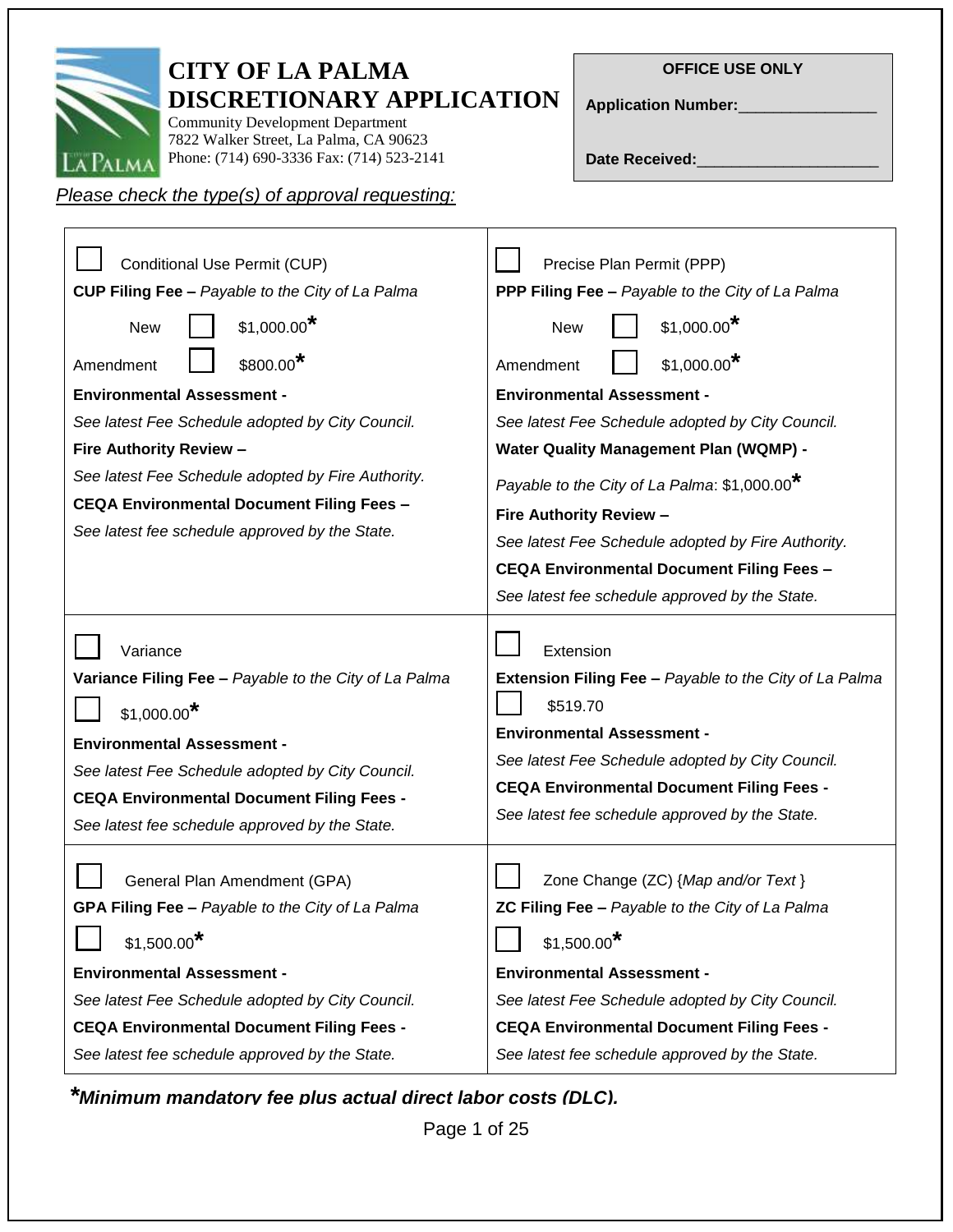| <b>CITY OF LA PALMA</b><br><b>DISCRETIONARY APPLICATION</b><br><b>Community Development Department</b><br>7822 Walker Street, La Palma, CA 90623<br>Phone: (714) 690-3336 Fax: (714) 523-2141<br>Please check the type(s) of approval requesting: | <b>OFFICE USE ONLY</b><br><b>Application Number:</b><br>Date Received: |
|---------------------------------------------------------------------------------------------------------------------------------------------------------------------------------------------------------------------------------------------------|------------------------------------------------------------------------|
| Parcel & Tract Maps (MAP)                                                                                                                                                                                                                         | Master Sign Plan (MSP)                                                 |
| MAP Filing Fees - Payable to the City of La Palma                                                                                                                                                                                                 | <b>MSP Filing Fees - Payable to the City of La Palma</b>               |
| \$700.00*                                                                                                                                                                                                                                         | $$600.00*$                                                             |
| Tentative                                                                                                                                                                                                                                         | <b>New</b>                                                             |
| \$700.00                                                                                                                                                                                                                                          | $$600.00*$                                                             |
| Final                                                                                                                                                                                                                                             | Amendment                                                              |
| <b>Environmental Assessment -</b>                                                                                                                                                                                                                 | <b>Environmental Assessment -</b>                                      |
| See latest Fee Schedule adopted by City Council.                                                                                                                                                                                                  | See latest Fee Schedule adopted by City Council.                       |
| <b>Fire Authority Review -</b>                                                                                                                                                                                                                    | <b>Fire Authority Review -</b>                                         |
| See latest Fee Schedule adopted by Fire Authority.                                                                                                                                                                                                | See latest Fee Schedule adopted by Fire Authority.                     |
| <b>CEQA Environmental Document Filing Fees - See</b>                                                                                                                                                                                              | <b>CEQA Environmental Document Filing Fees - See</b>                   |
| latest fee schedule approved by the State.                                                                                                                                                                                                        | latest fee schedule approved by the State.                             |
| Appeal                                                                                                                                                                                                                                            | **                                                                     |
| Appeal Filing Fees - Payable to the City of La Palma                                                                                                                                                                                              | Environmental Actions (to be determined)                               |
| \$311.90                                                                                                                                                                                                                                          | - Payable to the City of La Palma                                      |

*\* Minimum mandatory fee plus actual direct labor costs (DLC).*

*\*\* .Upon completion of an "Environmental Assessment" by City, a price quote from the City's Environmental. Consultant will be provided to the Applicant for the "Environmental Action" required.*

Please Note: These charges are preliminary. Additional fees (e.g. fire review, environmental filing) may be required depending on the scope and assessment of the Project.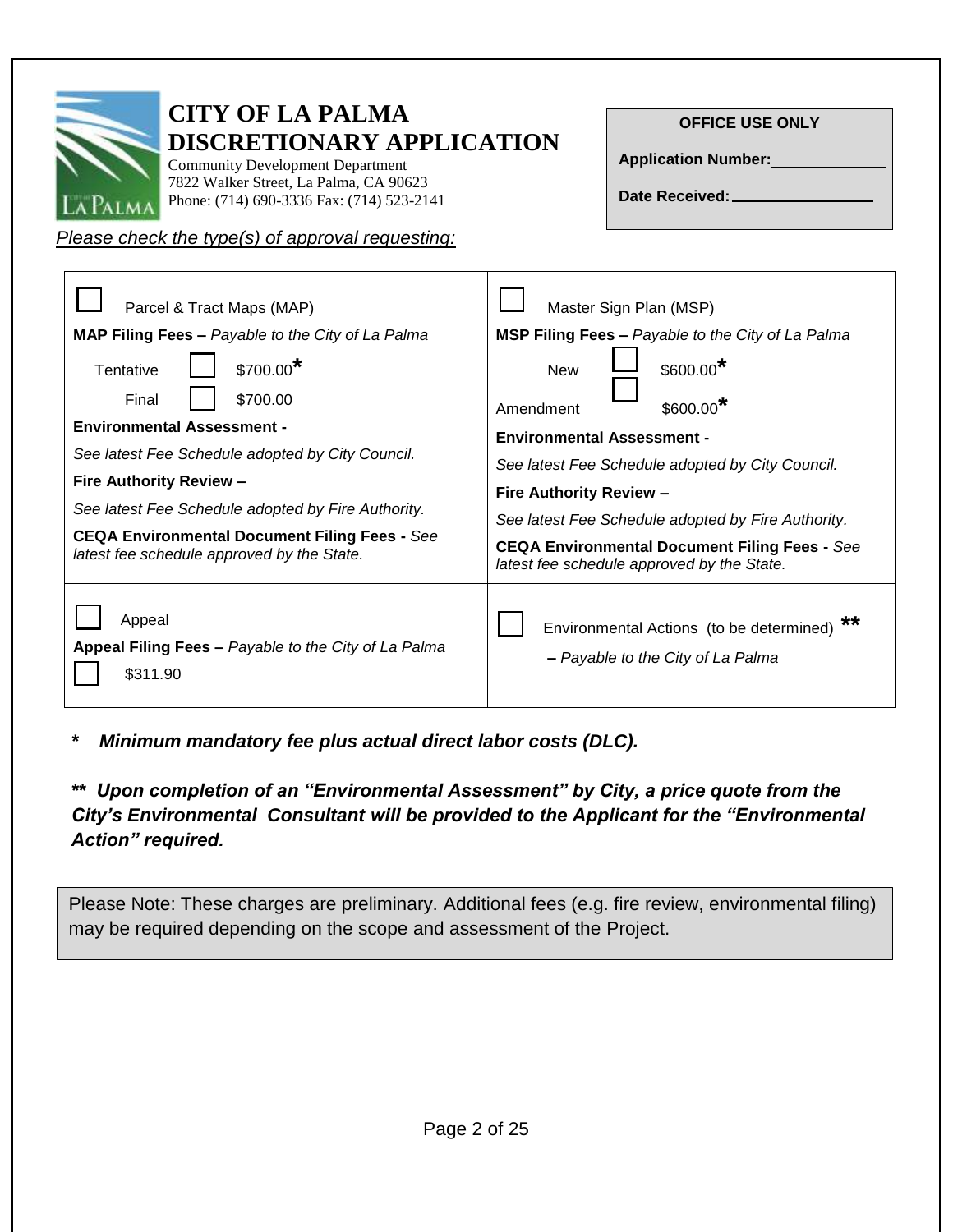# **Applicant Information**

| In what capacity is the applicant filing? $\vert \vert$ Recorded Property Owner $\vert \vert$<br><b>Authorized Agent</b>                                                                                                           |
|------------------------------------------------------------------------------------------------------------------------------------------------------------------------------------------------------------------------------------|
|                                                                                                                                                                                                                                    |
| Mailing Address: <u>Communications</u> Control and Control and Control and Control and Control and Control and Control and Control and Control and Control and Control and Control and Control and Control and Control and Control |
|                                                                                                                                                                                                                                    |
|                                                                                                                                                                                                                                    |
| <b>Property Information</b>                                                                                                                                                                                                        |
| Project/Property Address: North American Control of the Control of the Control of the Control of the Control of the Control of the Control of the Control of the Control of the Control of the Control of the Control of the C     |
|                                                                                                                                                                                                                                    |
|                                                                                                                                                                                                                                    |
| Easements, deed or tract restrictions that is pertinent to this application: <u>_______________________________</u>                                                                                                                |

# **Project Description & Existing Land Use(s) of the Property (Attach extra sheets if needed)**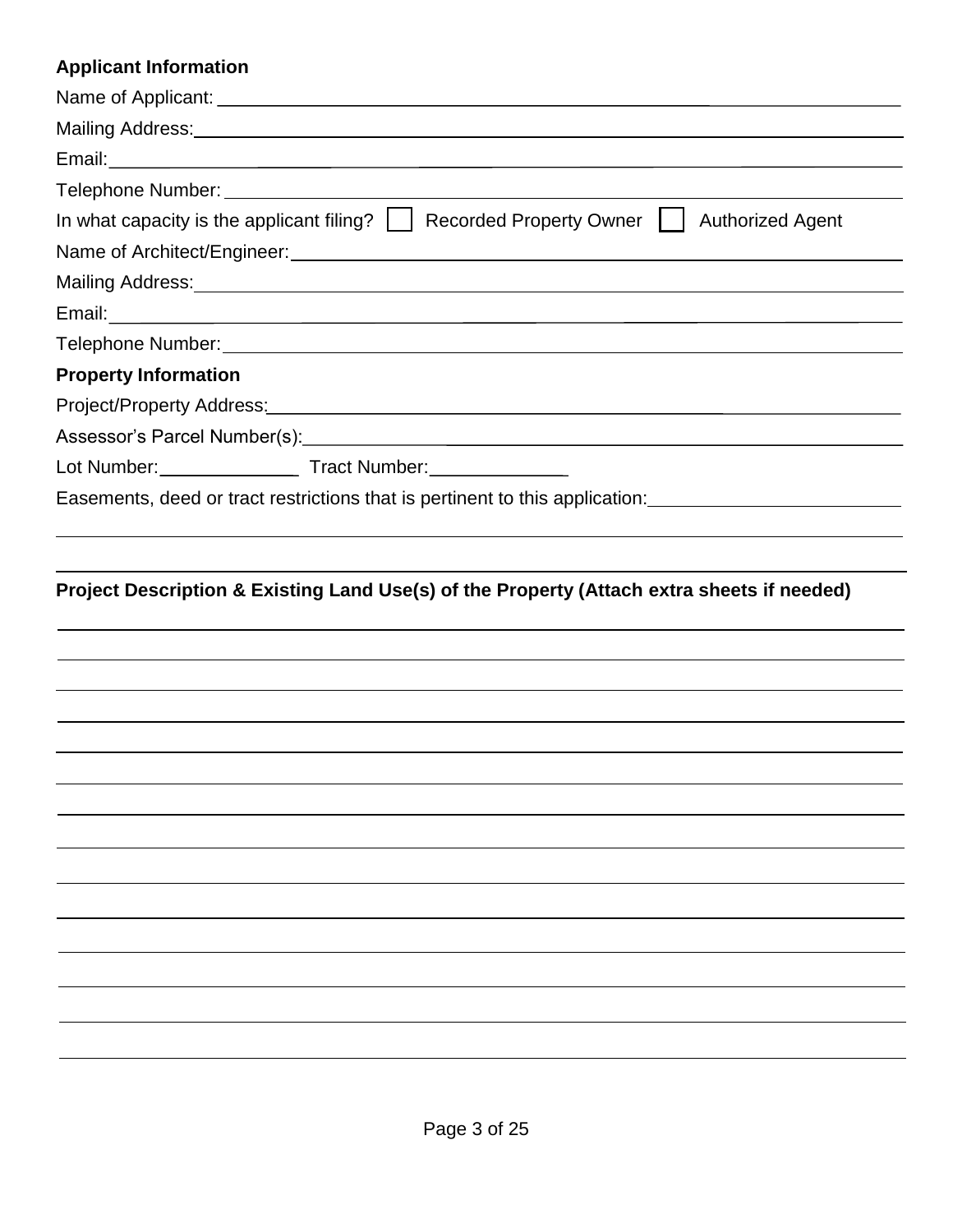# **Submittal Requirements**

# **The following specific must be submitted, along with the application. Check if Complete**

*(All items submitted are open to public examination)*

| <b>Yes</b> | No |                                                                                                                                                                                                                                                                                                                                                                                                                                                                                                                    |
|------------|----|--------------------------------------------------------------------------------------------------------------------------------------------------------------------------------------------------------------------------------------------------------------------------------------------------------------------------------------------------------------------------------------------------------------------------------------------------------------------------------------------------------------------|
|            |    | A. Three (3) sets of detailed plans plus (1) set of 11 inch x 17 inch reductions.<br>All plans shall be drawn on uniform size sheets no greater than 30" x 42"<br>$\bullet$<br>All plans shall be stapled together along the left margin, into sets, and shall be folded into<br>8.5" x 11" format<br>All plans must be clear, legible, and scaled accurately<br>٠<br>A digital copy of all plans and supplements documents on a CD<br>$\bullet$<br>Site Plans (1/8 inch scale) Development Plans (1/4 inch scale) |
|            |    | <b>B.</b> Site Plan (fully dimensioned) 1/8 Scale                                                                                                                                                                                                                                                                                                                                                                                                                                                                  |
|            |    | Address, legal description, and designated zoning of the project site.<br>1.                                                                                                                                                                                                                                                                                                                                                                                                                                       |
|            |    | Vicinity map which clearly shows the location of the project site showing nearest cross<br>2.<br>street(s), and zoning designations and existing land uses of surrounding properties                                                                                                                                                                                                                                                                                                                               |
|            |    | Title Block (name and address for property owner of record and the plan preparer).<br>3.                                                                                                                                                                                                                                                                                                                                                                                                                           |
|            |    | Scale, north arrow, and date prepared.<br>4.                                                                                                                                                                                                                                                                                                                                                                                                                                                                       |
|            |    | 5.<br>Identify and label all property lines and the lot dimensions.                                                                                                                                                                                                                                                                                                                                                                                                                                                |
|            |    | 6.<br>Dimension all yards and space between buildings.                                                                                                                                                                                                                                                                                                                                                                                                                                                             |
|            |    | Dimension all existing and proposed structure setbacks.<br>7.                                                                                                                                                                                                                                                                                                                                                                                                                                                      |
|            |    | 8.<br>Identify all easements, their locations, purposes and widths.                                                                                                                                                                                                                                                                                                                                                                                                                                                |
|            |    | Buildings: existing and proposed, location and size, showing distances from property lines,<br>9.<br>existing and proposed rooflines.                                                                                                                                                                                                                                                                                                                                                                              |
|            |    | 10. Location and dimensions of all property to be dedicated to public purposes or public utilities.                                                                                                                                                                                                                                                                                                                                                                                                                |
|            |    | 11. Location, dimension and construction design of trash areas and enclosures.                                                                                                                                                                                                                                                                                                                                                                                                                                     |
|            |    | 12. Approximate site grades and drainage (existing and proposed).                                                                                                                                                                                                                                                                                                                                                                                                                                                  |
|            |    | 13. List of utilities and the utility servicing agency.                                                                                                                                                                                                                                                                                                                                                                                                                                                            |
|            |    | 14. Number of subdivisions (Tentative Parcel or Tract Number).                                                                                                                                                                                                                                                                                                                                                                                                                                                     |
|            |    | 15. All easements, existing and proposed and their width.                                                                                                                                                                                                                                                                                                                                                                                                                                                          |
|            |    | 16. Location of proposed and existing fire hydrants.                                                                                                                                                                                                                                                                                                                                                                                                                                                               |
|            |    | 17. Storm drains, sewer lines and water lines.                                                                                                                                                                                                                                                                                                                                                                                                                                                                     |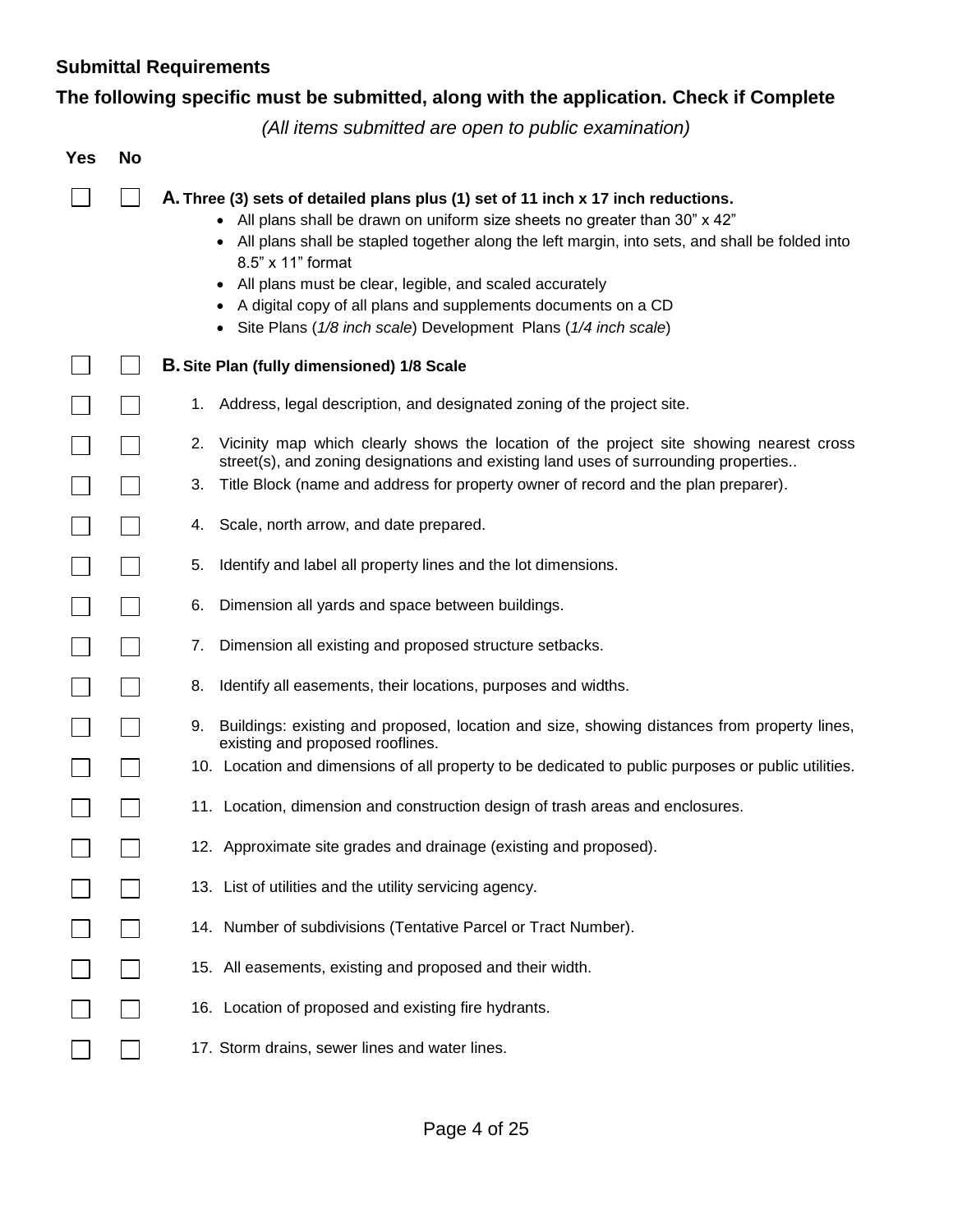| res                      | No                          |
|--------------------------|-----------------------------|
|                          |                             |
|                          |                             |
|                          |                             |
|                          |                             |
| J                        | $\overline{\phantom{a}}$    |
| ı                        |                             |
|                          |                             |
|                          |                             |
|                          |                             |
|                          |                             |
|                          |                             |
|                          | $\overline{\phantom{a}}$    |
| $\mathbb{R}^2$           |                             |
|                          |                             |
|                          |                             |
| $\overline{a}$           | $\overline{\phantom{a}}$    |
|                          |                             |
|                          |                             |
|                          | $\mathbb{R}^2$              |
|                          |                             |
| $\Box$<br>I              |                             |
| $\overline{\phantom{0}}$ | $\mathcal{L}_{\mathcal{A}}$ |
|                          |                             |
|                          |                             |

- 18. Location of all existing on-site trees and existing street trees.
- 19. Date of preparation and delta revisions.
- 20. Ultimate street right-of-way lines, street dedications, improvements, and easements designated.
- 21. Streets: name, location, width and existing improvements including sidewalks and parkways.
- 22. Access (driveways, etc.): existing and proposed location, add dimensions and materials.
- 23. Existing and proposed walls and fences, non-retaining walls: type, location, height, and materials.
- 24. Retaining walls existing or proposed: type, location, height, and materials.
- 25. Topography, showing existing and proposed grades.
- 26. Trash facilities: Show location and identify the proposed method of screening.
- 27. Off-Street Parking: location, number of spaces, and dimensions of parking area; location of curbing and wheel stops; identify paving materials and internal circulation patterns.
- 28. Loading Areas: location, dimensions, number of spaces, and internal circulation pattern.
- 29. Show all exterior lighting; indicate style, placement and height.
- 30. Calculations of total site area (total net acreage), site coverage by structures, gross building area, occupancy, parking required and provided (include ADA), landscape area required and provided.
- 31. Pedestrian and vehicular ingress and egress points.
- 32. Internal circulation patterns, turning radii, drive aisles, delivery truck routes.
	- 33. All driveways on adjacent and properties on the opposite side of the street for a distance of 100 feet beyond the limits of the subject site.
- 34. Location, height, and materials of all walls and fences.

#### **C.Roof Plan (Fully Dimensioned) ¼ Scale**

- 1. Identify all roof pitches, ridges, crickets etc.
- 2. Identify all roof equipment, dishes, vents, projections etc.
- 3. Identify roof mounted screening, parapets etc.

#### **D.Elevations ¼ Scale**

- 1. Illustrative Building Elevations showing all sides of existing and proposed building and structures, and indicating building and structure height in feet, typical materials to be used, trees, and shadows.
- 2. Provide views of elevations for all areas of improvement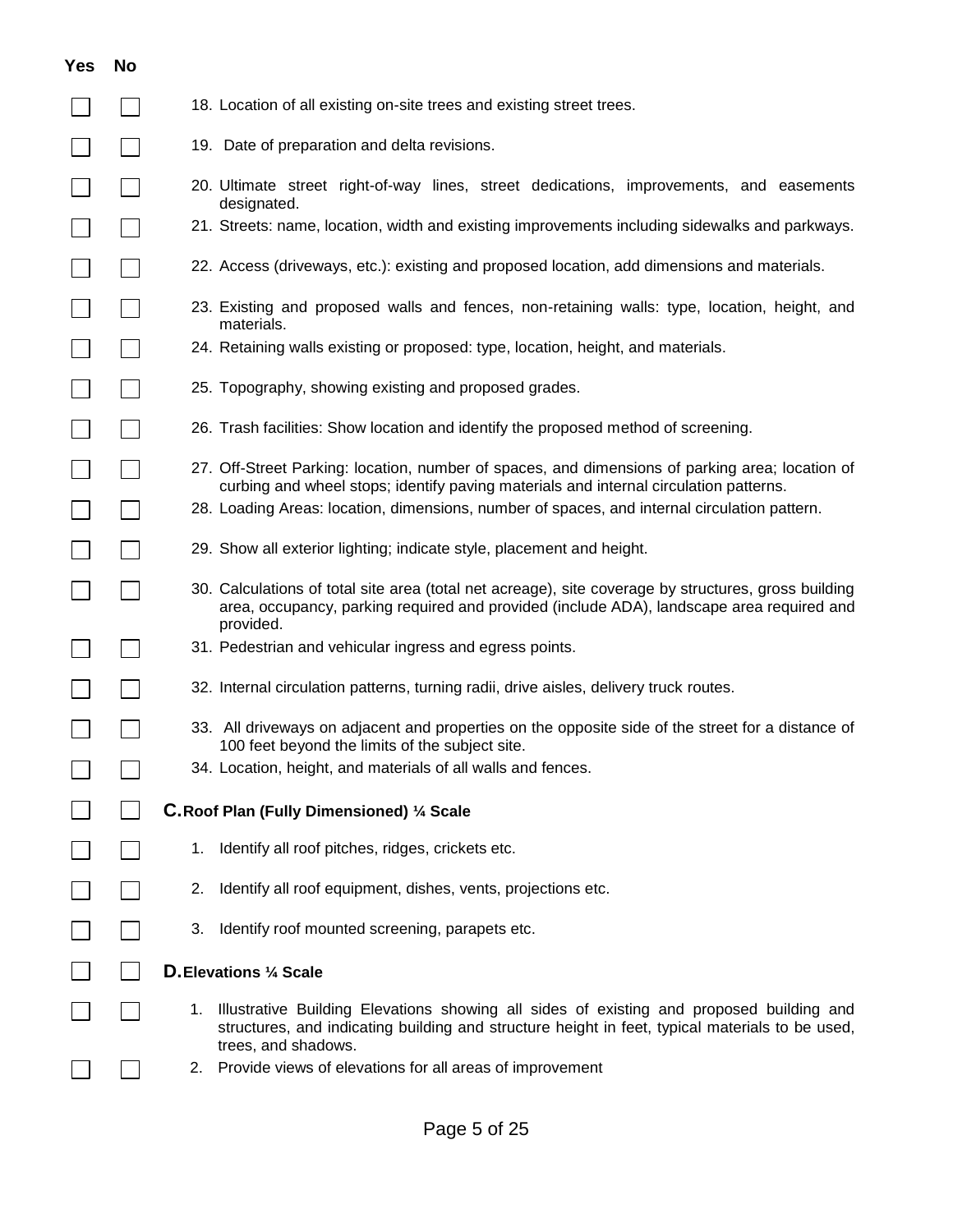| <b>Yes</b> | <b>No</b> |                                                                                                                                           |
|------------|-----------|-------------------------------------------------------------------------------------------------------------------------------------------|
|            |           | Indicate height limit and proposed height on elevations<br>3.                                                                             |
|            |           | Height dimensioned from lowest point of structure<br>4.                                                                                   |
|            |           | Height dimensioned above grade of all floor, eaves, and ridges<br>5.                                                                      |
|            |           | Exterior wall openings locations<br>6.                                                                                                    |
|            |           | Signs: location, size, height, and content<br>7.                                                                                          |
|            |           | Exterior elevations, including height and identification of materials used on all sides of the<br>8.<br>building                          |
|            |           | E. Floor Plans (Fully Dimensioned) 1/4 Scale                                                                                              |
|            |           | Dimensions of all individual rooms and the overall building, including square footage<br>1.<br>calculations                               |
|            |           | 2. All existing proposed and demolished interior walls and partitions. Please include a wall<br>legend                                    |
|            |           | Label all rooms<br>З.                                                                                                                     |
|            |           | Show all proposed and existing window and door locations<br>4.                                                                            |
|            |           | Window and door schedule<br>5.                                                                                                            |
|            |           | Light and ventilation calculations<br>6.                                                                                                  |
|            |           | Cross-sections of the project area<br>7.                                                                                                  |
|            |           | F. Landscape / Irrigation Plan 1/8 Scale                                                                                                  |
|            |           | Landscape Plan: with call outs for all ground cover, shrubbery, and trees (existing and<br>1.<br>proposed); include plant names and sizes |
|            |           | 2. Indicate percentage of lot that is landscaped and size, type and location of landscaping                                               |
|            |           | Provide landscape materials and plant legend on plan<br>3.                                                                                |
|            |           | Verify compliance with utilities (e.g. Water, SCE, Gas) etc.<br>4.                                                                        |
|            |           | A landscape documentation package verifying compliance with the City's Water Efficient<br>5.<br>Landscape Code.                           |
|            |           | G. Grading Plan 1/8 Scale                                                                                                                 |
|            |           | Rough Grading Plan & Soils Report<br>1.                                                                                                   |
|            |           | Water Quality Management Plan (WQMP)<br>2.                                                                                                |
|            |           | Stormwater Pollution Prevention Plan (SWPPP)<br>3.                                                                                        |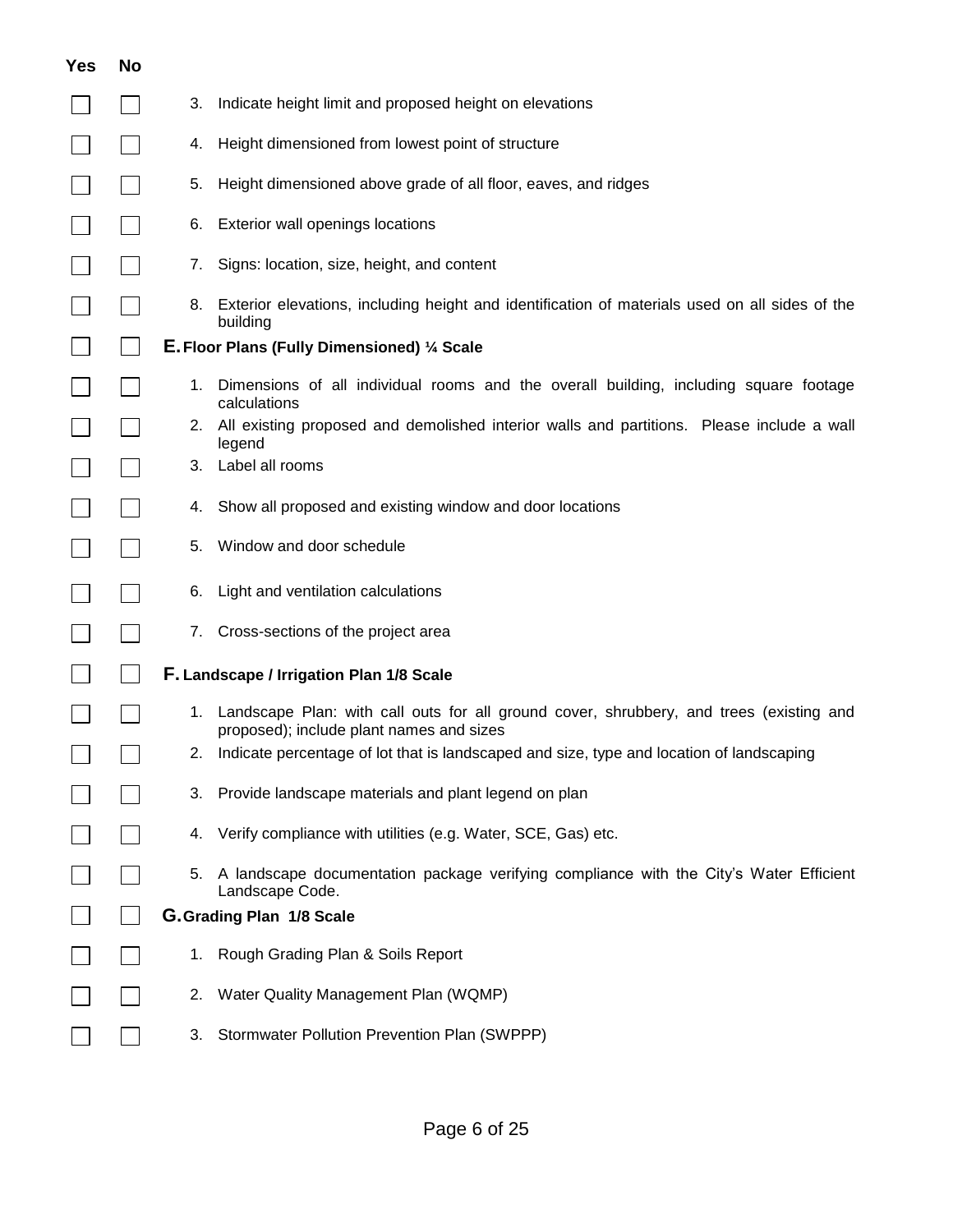| <b>Yes</b> | <b>No</b> |                                                                                                                                                                                                                                                                                                                                                                                                                                                                   |
|------------|-----------|-------------------------------------------------------------------------------------------------------------------------------------------------------------------------------------------------------------------------------------------------------------------------------------------------------------------------------------------------------------------------------------------------------------------------------------------------------------------|
|            |           | H. Photometric Plan 1/8 Scale                                                                                                                                                                                                                                                                                                                                                                                                                                     |
|            |           | 1. Lighting Site Plan with Photometric Study                                                                                                                                                                                                                                                                                                                                                                                                                      |
|            |           | I. Striping Plan 1/8 Scale                                                                                                                                                                                                                                                                                                                                                                                                                                        |
|            |           | 1. Provide a parking and striping plan on a separate sheet in the plans for the proposed project.<br>The parking and striping plan should provide dimensions of all parking stalls, drive aisle<br>widths, double striping, ADA elements etc. Note: Double striping (white paint) having a<br>minimum width of four (4) inches centered on the minimum parking stall width. The outside<br>dimension of the double striping shall not exceed sixteen (16) inches. |
|            |           | J. Survey                                                                                                                                                                                                                                                                                                                                                                                                                                                         |
|            |           | Wet stamped copy of the lot survey<br>1.                                                                                                                                                                                                                                                                                                                                                                                                                          |
|            |           | 2. Show existing topographic data                                                                                                                                                                                                                                                                                                                                                                                                                                 |
|            |           | <b>K. Notification Package</b>                                                                                                                                                                                                                                                                                                                                                                                                                                    |
|            |           | (2) sets of printed address labels for all properties within the notification area.<br>1.                                                                                                                                                                                                                                                                                                                                                                         |
|            |           | A certified list of the names and addresses of all property owners (including all condominium<br>2.<br>unit owners) within a 300-foot radius of the exterior boundary of the subject property prepared<br>from the latest tax rolls.                                                                                                                                                                                                                              |
|            |           | A certified list of all known tenants and business owners who live or have a place of business<br>3.<br>on the subject property for which an application was filed. and any adjacent municipalities shall<br>receive a copy of the notice.                                                                                                                                                                                                                        |
|            |           | Include APN on the mailing label for the property being noticed within the 300-foot radius.<br>4.                                                                                                                                                                                                                                                                                                                                                                 |
|            |           | Copies of the Assessor's maps indicating properties and area within the 300-foot radius<br>5.                                                                                                                                                                                                                                                                                                                                                                     |
|            |           | L. Additional Materials                                                                                                                                                                                                                                                                                                                                                                                                                                           |
|            |           | <b>Preliminary Title Report</b><br>1.                                                                                                                                                                                                                                                                                                                                                                                                                             |
|            |           | One (1) color board/material sample board including color chips and samples of materials to<br>2.<br>be used.                                                                                                                                                                                                                                                                                                                                                     |
|            |           | One (1) set of colored plans which shall include an illustrated site plan and building elevations.<br>3.                                                                                                                                                                                                                                                                                                                                                          |
|            |           | A "Property Owner's Certification and Agent Form" approving of the applicant's request.<br>4.                                                                                                                                                                                                                                                                                                                                                                     |
|            |           | Comprehensive Master Sign Plan / Sign Program<br>5.                                                                                                                                                                                                                                                                                                                                                                                                               |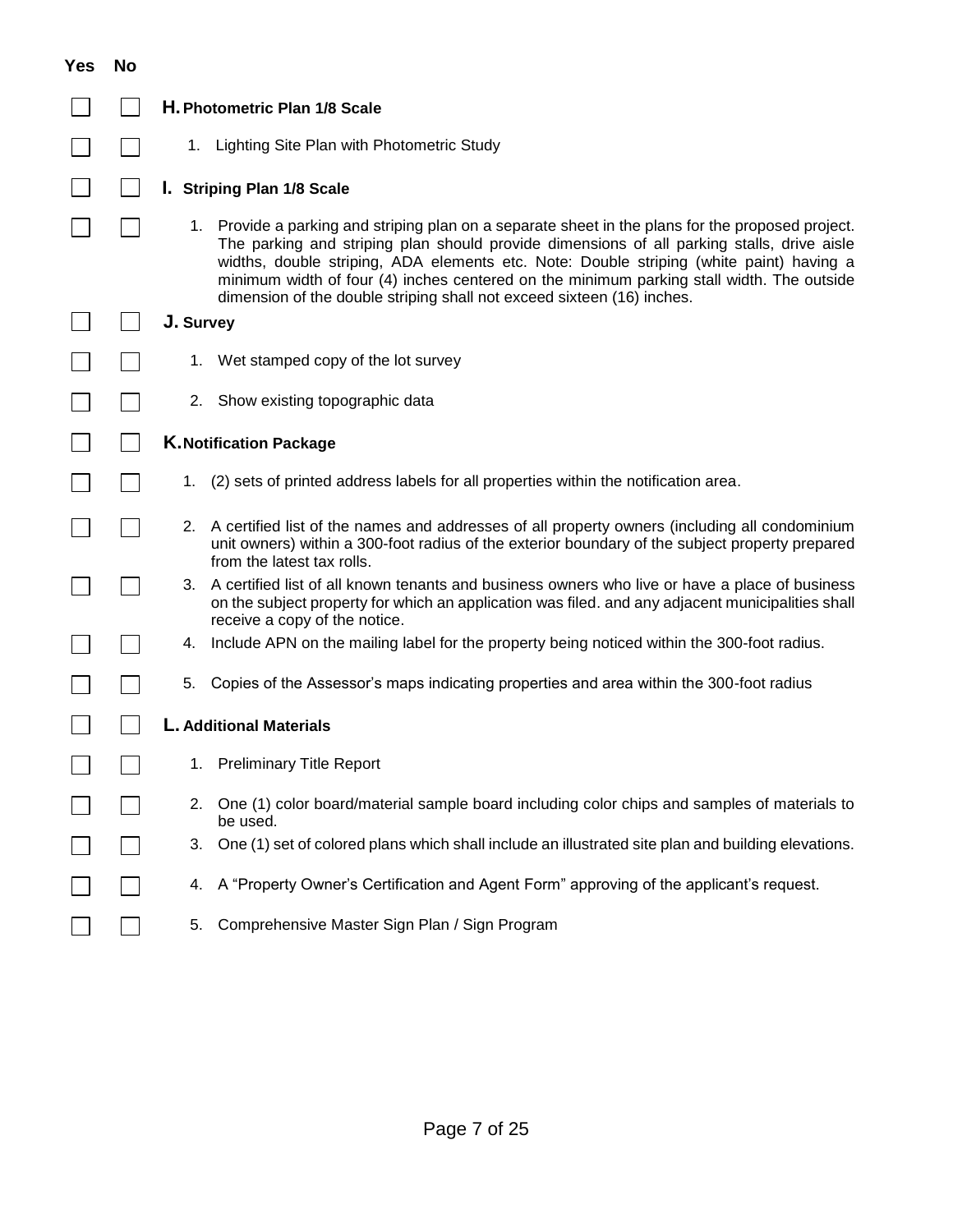# **FINDINGS FOR CONDITIONAL USE PERMITS (CUP) AND AMENDMENTS**

The La Palma Municipal Code requires that the Planning Commission must be able to make each of the following findings before granting a Conditional Use Permit.

| <b>Yes</b> | No. |    |                                                                                                                                                                                                                                   |
|------------|-----|----|-----------------------------------------------------------------------------------------------------------------------------------------------------------------------------------------------------------------------------------|
|            |     |    | The proposed use is conditionally allowed within the subject zoning district, would not impair the integrity<br>and character of the district, and complies with all applicable provisions of this Development Code.              |
|            |     | 2. | The proposed use is consistent with the goals, policies, general land uses, and programs of the<br>General Plan, and any applicable specific plan and is in compliance with all City, State, and federal<br>laws and regulations. |
|            |     | 3. | The approval of the conditional use permit, or amendment, for the proposed use is in compliance with<br>the requirements of the California Environmental Quality Act (CEQA) (Public Resources Code § 21000<br>et seq.).           |
|            |     | 4. | The site is suitable for the type and intensity of use or development that is proposed.                                                                                                                                           |
|            |     | 5. | The proposed project will have no adverse effect on abutting or adjacent properties and is compatible<br>with those properties.                                                                                                   |
|            |     | 6. | The proposed use will not be adverse to the public health, safety, or general welfare.                                                                                                                                            |

# **FINDINGS FOR A PRECISE PLAN PERMITS (PPP) AND AMENDMENTS**

The La Palma Municipal Code requires that the Planning Commission must be able to make each of the following findings before granting a Precise Plan Permit.

| <b>Yes</b> | <b>No</b> |    |                                                                                                                                                                                                                                             |
|------------|-----------|----|---------------------------------------------------------------------------------------------------------------------------------------------------------------------------------------------------------------------------------------------|
|            |           |    | The proposed use is allowed within the subject zoning district and complies with all applicable<br>provisions of this Development Code.                                                                                                     |
|            |           | 2. | The proposed use would be consistent with the objectives, policies, general land uses, and programs<br>of the General Plan and any applicable specific plan and is in compliance with all City, State, and<br>federal laws and regulations. |
|            |           | 3. | The approval of the precise plan or an amendment to precise plan for the proposed use is in<br>compliance with the requirements of the California Environmental Quality Act (CEQA) (Public<br>Resources Code § 21000 et seq.).              |
|            |           |    | 4. The location, size, design, and operating characteristics of the proposed use would be compatible with<br>existing land uses within the general area in which the proposed use is to be located.                                         |
|            |           | 5. | The subject site is physically suitable for the type and density/intensity of the use being proposed.                                                                                                                                       |
|            |           | 6. | The proposed project will have no adverse effect on abutting or adjacent properties and is compatible<br>with those properties.                                                                                                             |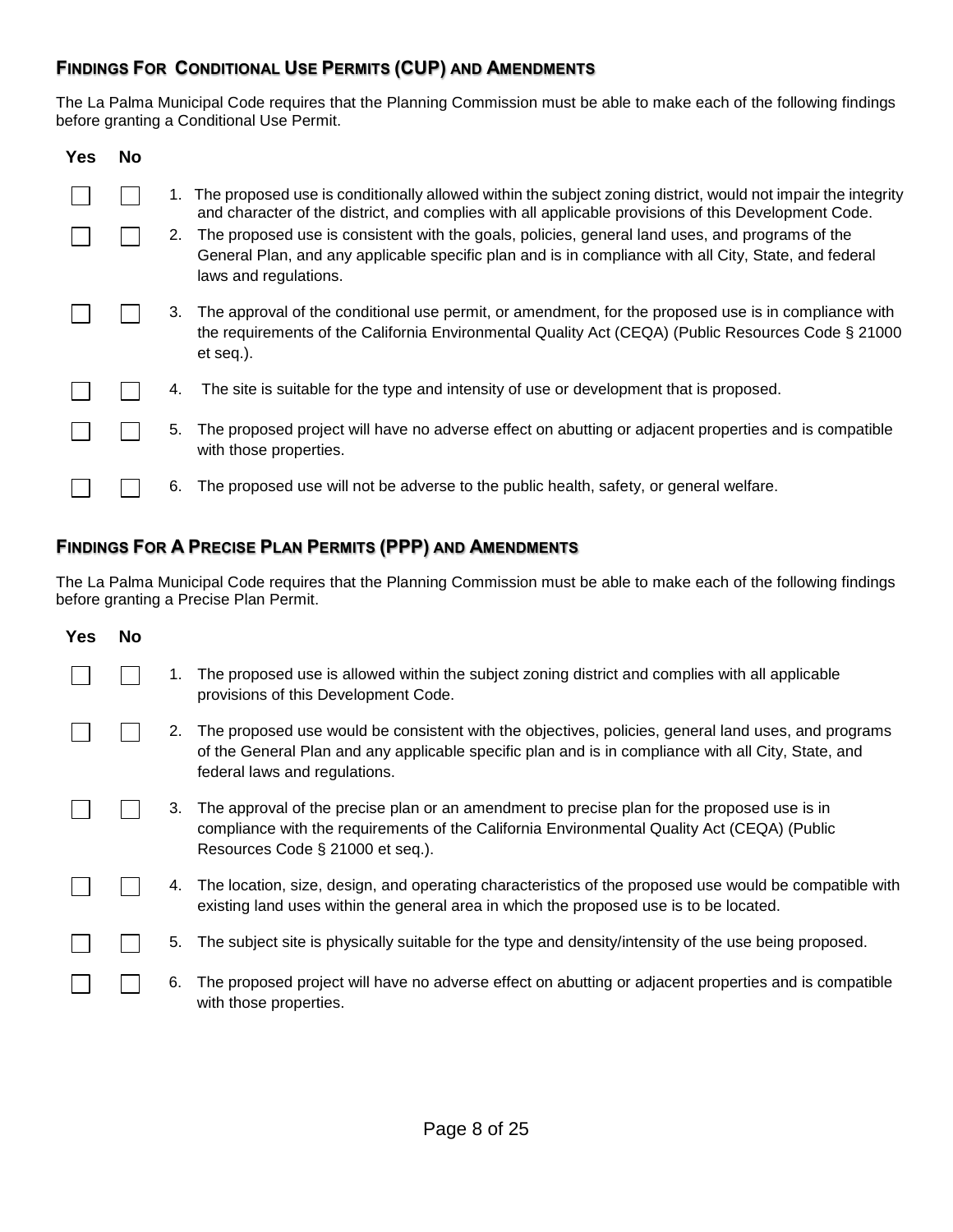# **ADDITIONAL FINDINGS FOR PND ZONING DISTRICT**

In addition, in approving Precise Plan Permits, Conditional Use Permits or other development plan applications under the Planned Neighborhood Development (PND) zoning regulations, the La Palma Municipal Code requires that the Planning Commission must be able to make each of the following findings for any project located within the PND Zoning District.

| <b>Yes</b> | No |    |                                                                                                                                                                                                                                                                                                                  |
|------------|----|----|------------------------------------------------------------------------------------------------------------------------------------------------------------------------------------------------------------------------------------------------------------------------------------------------------------------|
|            |    | 1. | The precise plan, conditional use permit, and any development plan for the site are consistent with the<br>General Plan and objectives of this division                                                                                                                                                          |
|            |    | 2. | The proposed development will create an economically viable commercial environment of sustained<br>desirability and stability, and it will complement and harmonize with the character of the surrounding<br>neighborhood and community                                                                          |
|            |    | 3. | The location, design, and proposed uses are compatible with the character of existing development in<br>the vicinity and will be well integrated into its setting                                                                                                                                                |
|            |    | 4. | The proposed rezoning will help enhance necessary sales tax revenues needed to support General<br><b>Fund City services</b>                                                                                                                                                                                      |
|            |    | 5. | That provision is made for common area use and maintenance                                                                                                                                                                                                                                                       |
|            |    | 6. | The proposed development integrates elements such as the location of structures, circulation pattern,<br>parking, open space, utilities and other amenities, together with a program for provision, operation and<br>maintenance of all areas, improvements, facilities and services provided for the common use |
|            |    | 7. | The proposed development is consistent with the adopted PND design guidelines                                                                                                                                                                                                                                    |

### **FINDINGS FOR AMENDMENTS TO THE GENERAL PLAN/ZONING MAP/DEVELOPMENT CODE**

The La Palma Municipal Code requires that the City Council must be able to make each of the following findings before granting a General Plan Amendment, Zoning Map, or Development Code Amendment.

| <b>Yes</b> | <b>No</b> | Mandatory required findings for all amendments. The following shall be required for all amendments to the<br>General Plan, zoning map, and Development Code:                                                                                |  |  |
|------------|-----------|---------------------------------------------------------------------------------------------------------------------------------------------------------------------------------------------------------------------------------------------|--|--|
|            |           | The proposed amendment is consistent with all of the applicable objectives, policies, general land<br>uses, programs, and actions of all applicable elements in the General Plan.                                                           |  |  |
|            |           | The proposed amendment shall not be detrimental to the public convenience, health, safety, or general<br>welfare of the City.                                                                                                               |  |  |
|            |           | The proposed amendment is in compliance with the provisions of the California Environmental Quality<br>3.<br>Act (CEQA).                                                                                                                    |  |  |
| <b>Yes</b> | <b>No</b> | Additional required finding for zoning map amendments.                                                                                                                                                                                      |  |  |
|            |           | 4. The site is physically suitable, including access, provision of utilities, compatibility with adjoining land<br>uses, and absence of physical constraints, for the requested zoning designation and anticipated land<br>use development. |  |  |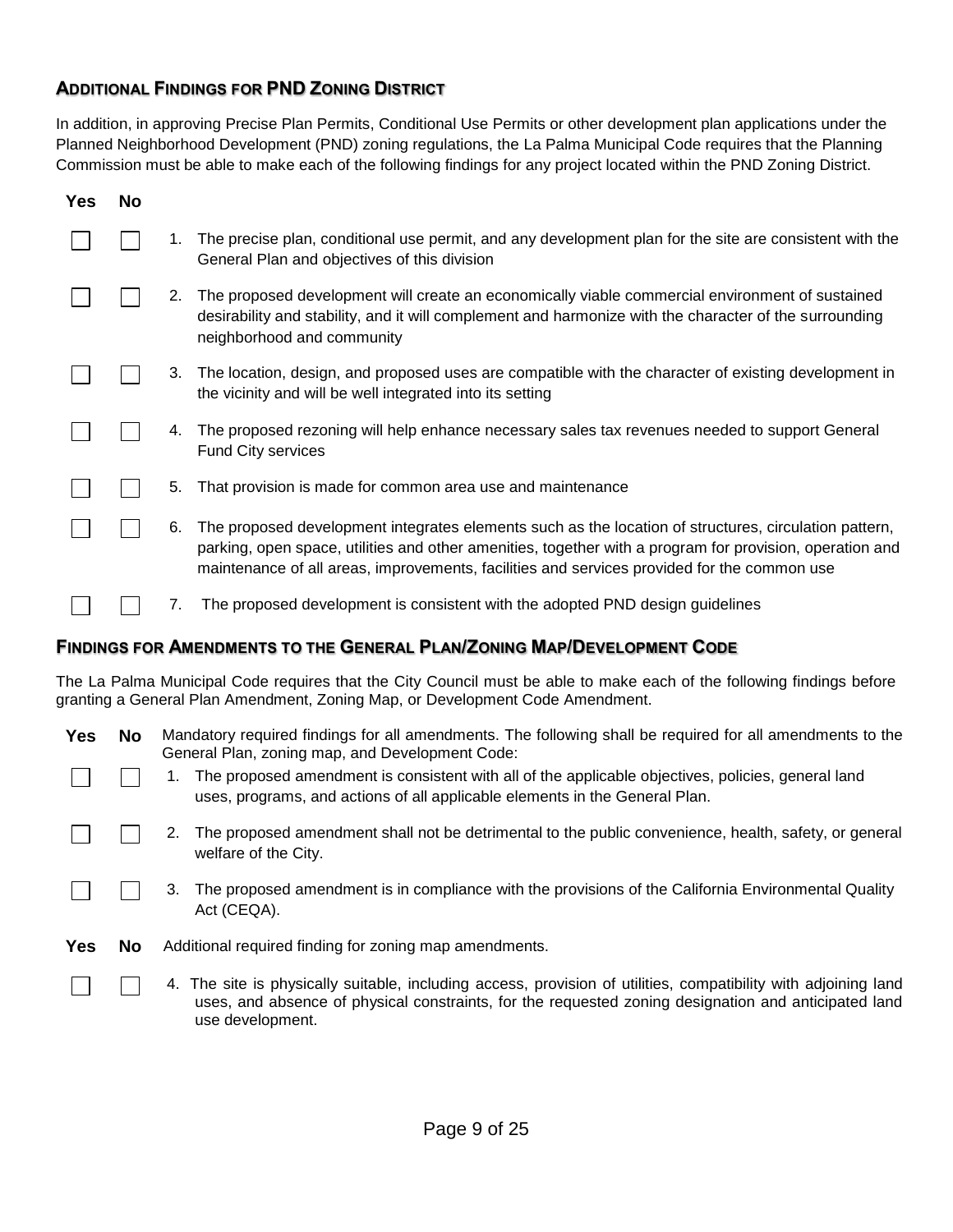**Yes No** Additional required finding for Development Code amendments.

 $\Box$  $\Box$ 

5. The proposed amendment is internally consistent with other applicable provisions of this Development Code.

# **FINDINGS FOR A VARIANCE**

The La Palma Municipal Code requires that the Planning Commission must be able to make each of the following findings before granting a Variance.

| Yes | Nο |    |                                                                                                                                                                                                                                                                                                                  |
|-----|----|----|------------------------------------------------------------------------------------------------------------------------------------------------------------------------------------------------------------------------------------------------------------------------------------------------------------------|
|     |    |    | There are special circumstances applicable to the property (e.g., location, shape, size, surroundings,<br>or topography), so that the strict application of this Development Code denies the property owner<br>privileges enjoyed by other property owners in the vicinity and under identical zoning districts. |
|     |    |    | 2. Granting the variance would not constitute a grant of special privilege inconsistent with the limitations<br>on other properties classified in the same zoning district.                                                                                                                                      |
|     |    | 3. | Granting the variance would not authorize a use of activity that is not otherwise expressly authorized<br>by the zoning district regulations governing the subject property.                                                                                                                                     |

# **FINDINGS FOR A TENTATIVE PARCEL MAP (TPM) OR A TENTATIVE TRACT MAP (TTM)**

The La Palma Municipal Code requires that the Planning Commission must be able to make each of the following findings before granting a Tentative Parcel Map or Tentative Tract Map. Final Map approval authority rest with the City Council.

| <b>Yes</b> | <b>No</b> |                                                                                                                                                                                                                                                                                                                                                                                                                                                     |
|------------|-----------|-----------------------------------------------------------------------------------------------------------------------------------------------------------------------------------------------------------------------------------------------------------------------------------------------------------------------------------------------------------------------------------------------------------------------------------------------------|
|            |           | The proposed map is consistent with the City's General Plan.                                                                                                                                                                                                                                                                                                                                                                                        |
|            |           | The design and improvement of the proposed subdivision is consistent with the City's General Plan.                                                                                                                                                                                                                                                                                                                                                  |
|            |           | The design and improvement of the proposed subdivision is consistent with the City's General Plan.                                                                                                                                                                                                                                                                                                                                                  |
|            |           | The site is physically suitable for the proposed type of development.                                                                                                                                                                                                                                                                                                                                                                               |
|            |           | The requirements of the California Environmental Quality Act have been satisfied.                                                                                                                                                                                                                                                                                                                                                                   |
|            |           | The site is physically suitable for the proposed density of development.                                                                                                                                                                                                                                                                                                                                                                            |
|            |           | The design of the subdivision and the proposed improvements are not likely to cause substantial<br>environmental damage or substantial and avoidable injury to fish or wildlife or their habitat.                                                                                                                                                                                                                                                   |
| Yes        | No        |                                                                                                                                                                                                                                                                                                                                                                                                                                                     |
|            |           | The design of the subdivision and the proposed improvements are not likely to cause serious public health<br>problems.                                                                                                                                                                                                                                                                                                                              |
|            |           | The design of the subdivision and the proposed improvements will not conflict with easements of record or<br>established by court judgment, acquired by the public at large, for access through or use of, property within<br>the proposed subdivision; or, if such easements exist, that alternate easements for access or for use will be<br>provided, and that these will be substantially equivalent to ones previously acquired by the public. |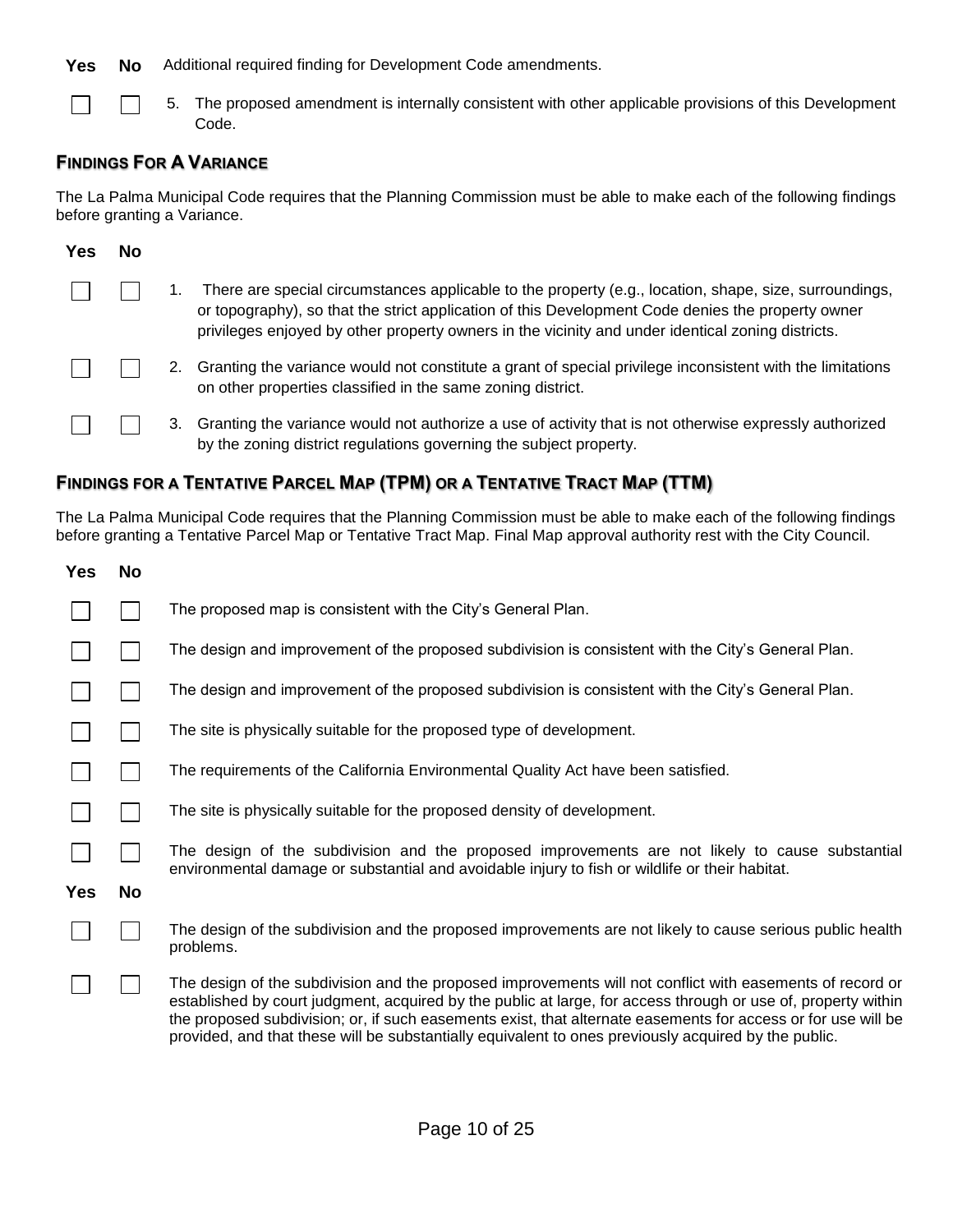$\Box$ The design and improvement of the proposed subdivision are suitable for the uses proposed and the subdivision can be developed in compliance with the applicable zoning regulations pursuant to Chapter 44 of the City's Municipal Code

### **FINDINGS FOR A MASTER SIGN PLAN**

 $\perp$ 

The La Palma Municipal Code requires that the Development Committee must be able to make each of the following findings before granting a Master Sign Plan.

| <b>Yes</b> | No |                                                                                                                                                                                                                                                                                                                                                |
|------------|----|------------------------------------------------------------------------------------------------------------------------------------------------------------------------------------------------------------------------------------------------------------------------------------------------------------------------------------------------|
|            |    | 1. The master sign plan complies with the purpose of this Code, including any design guidelines                                                                                                                                                                                                                                                |
|            |    | Proposed signs enhance the overall development and are in harmony with other signs included in the<br>2.<br>plan with the structures they identify and with surrounding development.                                                                                                                                                           |
|            |    | The master sign plan contains provisions to accommodate future revisions that may be required<br>3.<br>because of changes in use or tenants.                                                                                                                                                                                                   |
|            |    | The master sign plan complies with the standards of this Code, except that flexibility is allowed with<br>4.<br>regard to sign area, number, location, and/or height to the extent that the master sign plan will<br>enhance the overall development, achieve superior quality design, and more fully accomplish the<br>purposes of this Code. |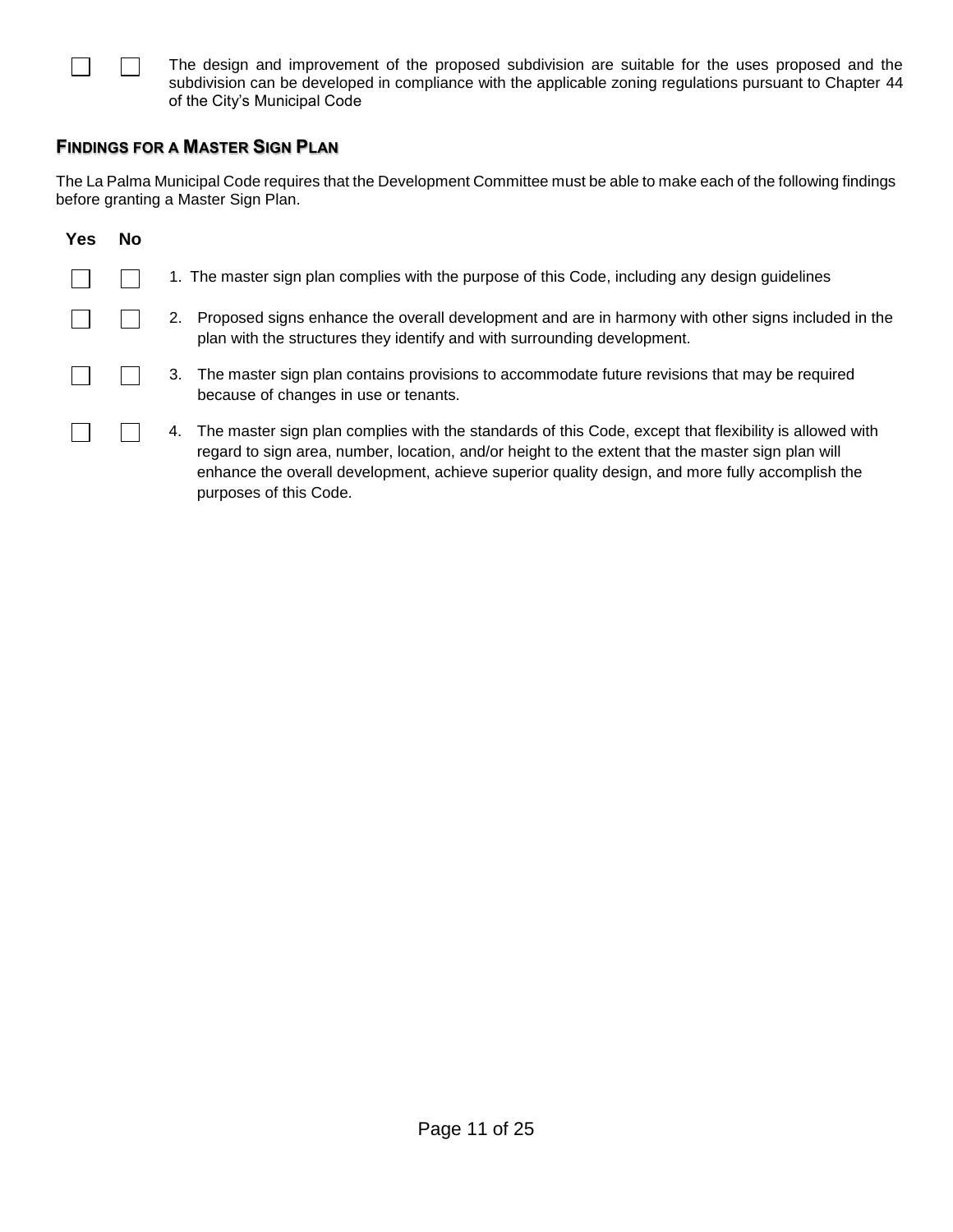# **CITY OF LA PALMA LAND USE APPLICATION FACT SHEET**

Community Development Department *7822 Walker Street., La Palma, CA 90623* Phone: (714) 690-3336 Fax: (714) 523-2141 **OFFICE USE ONLY**

**Application Number:**

**Date Received:**

| 1. Location: |        |      |
|--------------|--------|------|
| 2. Address:  |        |      |
| 3. Lot:      | Tract: | APN: |

4. Previous Or Concurrent Application Relating To This Property:

#### 5. Surrounding Land Use:

| <b>North</b> | South | East | <b>West</b> |
|--------------|-------|------|-------------|
|              |       |      |             |
|              |       |      |             |

# 6. Surrounding Zoning Designation:

| <b>North</b> | South | East | West |
|--------------|-------|------|------|
|              |       |      |      |
|              |       |      |      |

#### 7. Site Land Use:

| <b>Existing</b> | <b>Proposed</b> |
|-----------------|-----------------|
|                 |                 |
| General Plan:   | General Plan:   |
|                 |                 |
| Zoning:         | Zoning:         |

#### **DEVELOPMENT FACTS**

|                              | <b>Zoning Code</b> | <b>Existing</b> | <b>Proposed</b> |
|------------------------------|--------------------|-----------------|-----------------|
|                              |                    |                 |                 |
| <b>Building Lot Coverage</b> | $\%$               | $\%$            | $\%$            |
|                              |                    |                 |                 |
| Site Landscaping             | sq. ft.            | sq. ft.         | sq. ft.         |
|                              |                    |                 |                 |
| Open Space                   | sq. ft.            | sq. ft.         | sq. ft.         |
|                              |                    |                 |                 |
| Parking                      | spaces             | spaces          | spaces          |
|                              |                    |                 |                 |
| <b>Building height</b>       | ft.                | ft.             | ft.             |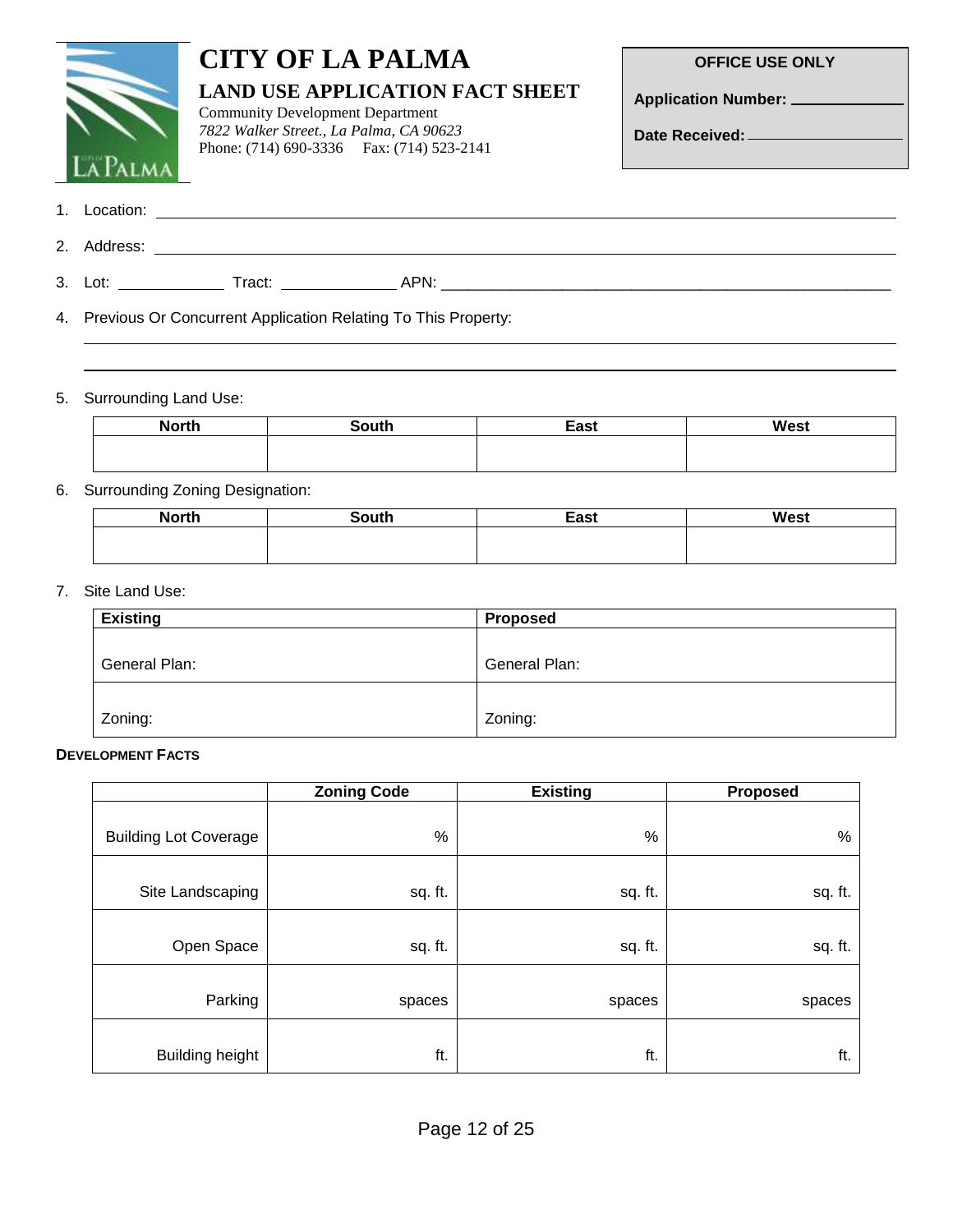

# **CITY OF LA PALMA PROPERTY OWNER CERTIFICATION AND AGENT FORM**

Community Development Department 7822 Walker Street., La Palma, CA 90623 Phone: (714) 690-3336 Fax: (714) 523-2141

|                      | <b>Zoning Code</b> | <b>Existing</b> | Proposed |
|----------------------|--------------------|-----------------|----------|
|                      |                    |                 |          |
| <b>Front Setback</b> |                    |                 |          |
|                      |                    |                 |          |
| Side Setback         |                    |                 |          |
|                      |                    |                 |          |
| <b>Rear Setback</b>  |                    |                 |          |

Lot Area:

I hereby certify that I(we) am(are) the legal owner(s) of record of the property at La Palma, California 90623, which is the subject of this application (APN No. . I (We) understand that false or otherwise incorrect information shall be grounds for denial of the application or revocation of an approved application.

Please Check One

 $\Box$  I, as property owner, will be the applicant

The following person(s) is(are) authorized to act on my(our) behalf:

| Applicant Name, Title, Company |  |      |  |
|--------------------------------|--|------|--|
|                                |  |      |  |
| Address                        |  |      |  |
|                                |  |      |  |
| Telephone                      |  |      |  |
|                                |  |      |  |
| E-Mail                         |  |      |  |
|                                |  |      |  |
|                                |  |      |  |
| Signature of Property Owner    |  | Date |  |
|                                |  |      |  |
|                                |  |      |  |
|                                |  |      |  |

| Property Owner Name, Title, Company |        |
|-------------------------------------|--------|
| Address                             |        |
| Telephone                           | E-Mail |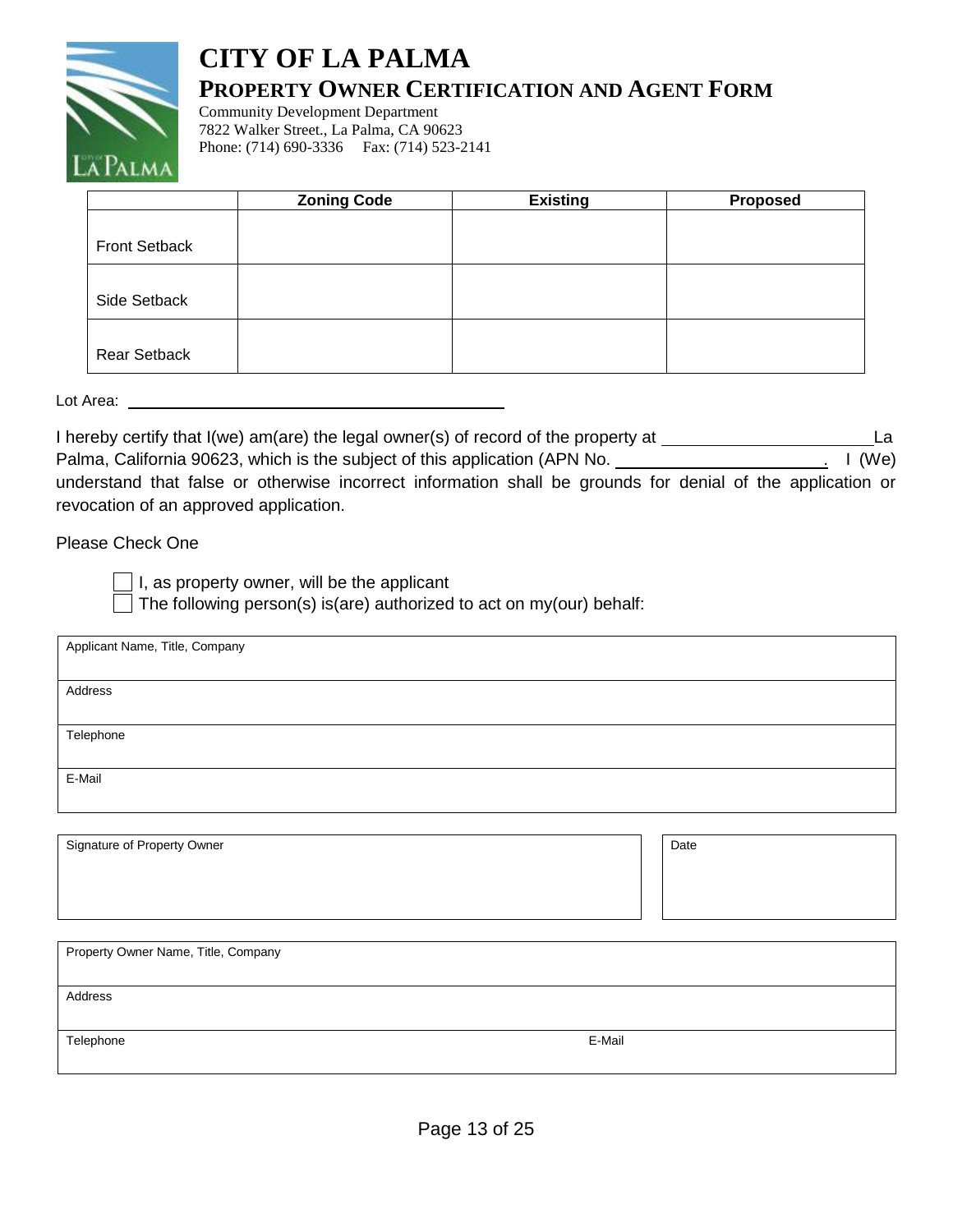

# **CITY OF LA PALMA ENVIRONMENTAL INFORMATION FORM**

Community Development Department *7822 Walker Street., La Palma, CA 90623* Phone: (714) 690-3336 Fax: (714) 523-2141

Applicant deposes and says that he (she) is the petitioner for a <u>constant that the controller of</u> (*type* of *Application)* in this petition: that he (she) has familiarized himself/herself with relevant provisions of the Zoning Ordinance and General Plan; that he (she) has read the foregoing petition and knows the content thereof to be true to his (her) own knowledge, except as the matters therein state on information or belief and that as to those matters and things he (she) believes them to be true.

Signature of Applicant Date of Applicant Date of Applicant Date of Applicant Date of Applicant Date of Applicant Date of Applicant Date of Applicant Date of Applicant Date of Applicant Date of Applicant Date of Applicant D

*\*\*\* To be completed by private project applicant to assist staff in completing Initial Study \*\*\**

### **GENERAL INFORMATION**

| 1. | Developer or project sponsor:                                                                                                                                                                       | Name:      |
|----|-----------------------------------------------------------------------------------------------------------------------------------------------------------------------------------------------------|------------|
|    |                                                                                                                                                                                                     | Address:   |
| 2. | Project Location - Identify<br>street address and cross<br>streets or attach a map showing<br>project site (preferably a USGS<br>15' or 7 1/2' topographical map<br>identified by quadrangle name): |            |
| 3. | Assessor's Block and Lot<br>Number:                                                                                                                                                                 |            |
| 4. | Person to be contacted<br>regarding this project:                                                                                                                                                   | Name:      |
|    |                                                                                                                                                                                                     | Address:   |
|    |                                                                                                                                                                                                     | Telephone: |
| 5. | Permit Application Number for<br>project:                                                                                                                                                           |            |
| 6. | <b>Existing Zoning District:</b>                                                                                                                                                                    |            |
| 7. | Proposed use of site (project for<br>which this form is filed):                                                                                                                                     |            |

List and describe any other related permits and other public approvals required for this project, including those required by city, regional, state and federal agencies: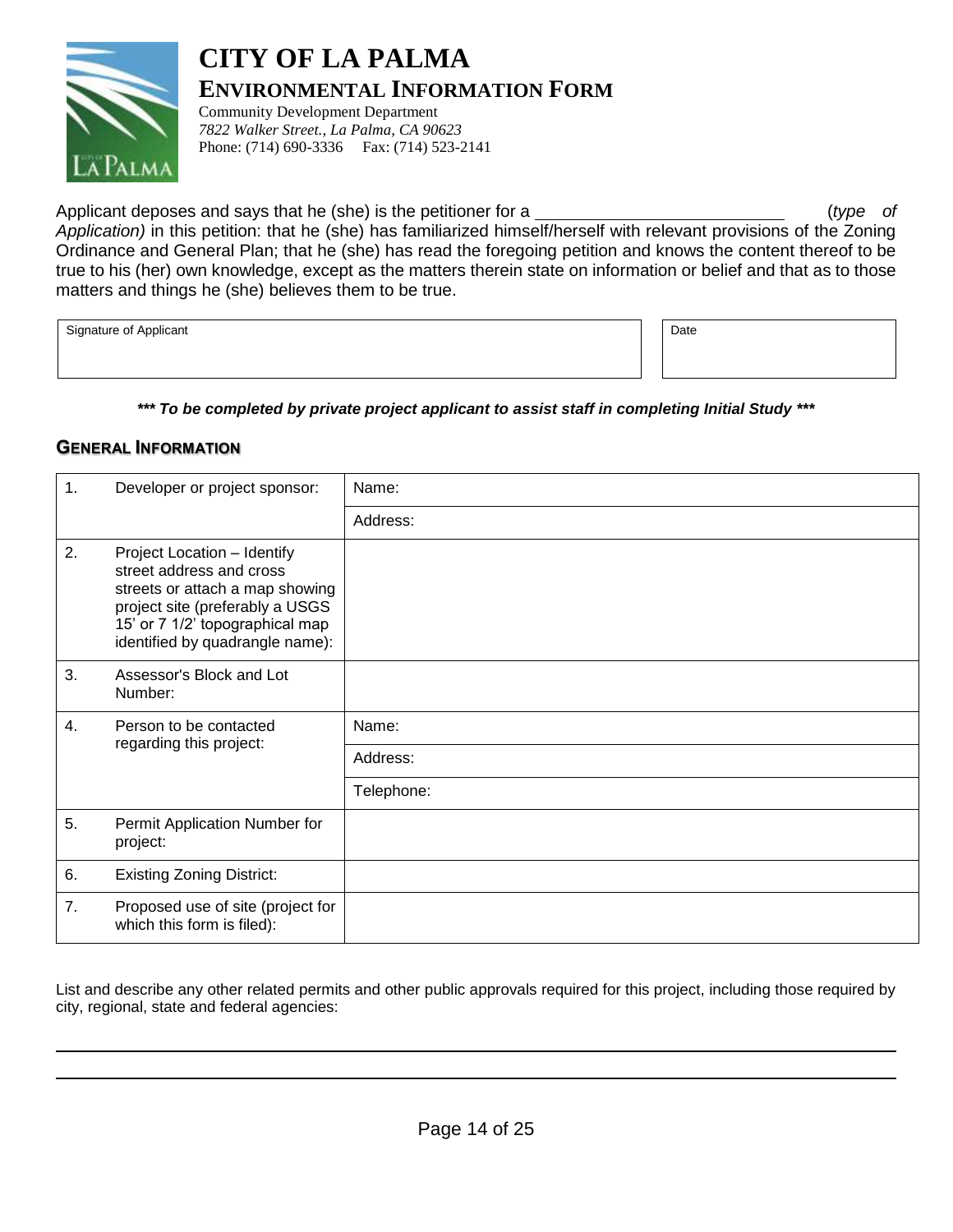| 8.  | Site size:                                |  |
|-----|-------------------------------------------|--|
| 9.  | Square footage:                           |  |
| 10. | Number of floors of<br>construction:      |  |
| 11. | Amount of off-street parking<br>provided: |  |
| 12. | Attach plans:                             |  |
| 13. | Proposed scheduling:                      |  |
| 14. | Associated projects:                      |  |
| 15. | Anticipated incremental<br>development:   |  |

- 16. If residential, include the number of units, schedule of unit sizes, range of sales prices or rents and type of household size expected.
- 17. If commercial, indicate the type, whether neighborhood, city or regionally oriented, square footage of sales area and loading facilities.
- 18. If industrial, indicate type, estimated employment per shift and loading facilities.

- 19. If institutional, indicate the major function, estimated employment per shift, estimated occupancy, loading facilities and community benefits to be derived from the project.
- 20. If the project involves a variance, conditional use or rezoning application, state this and indicate clearly why the application is required.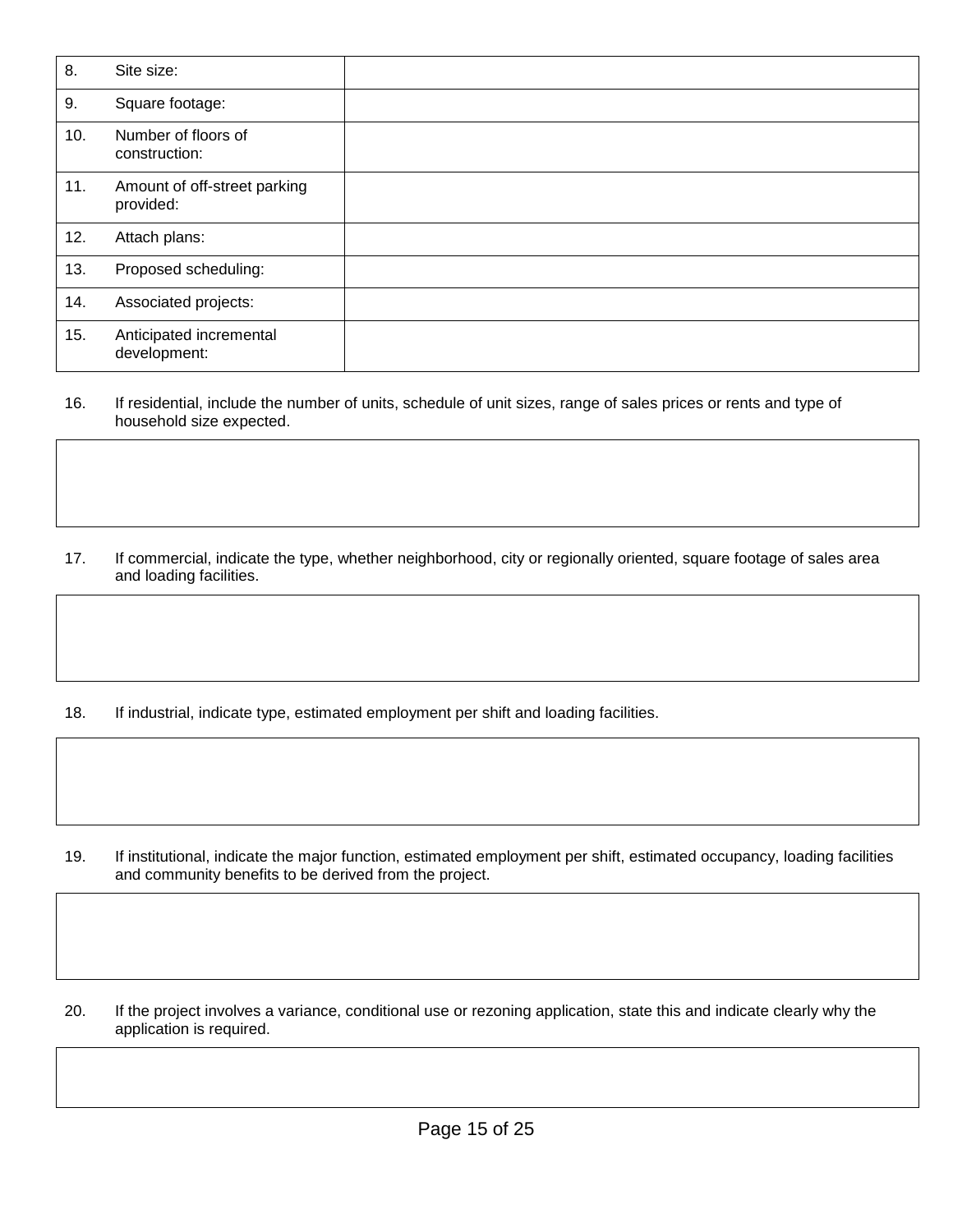Are the following items applicable to the project or its effects?

| <b>Yes</b> | No              |     | Discuss below all items checked yes (attach additional sheets as necessary).                                                                  |
|------------|-----------------|-----|-----------------------------------------------------------------------------------------------------------------------------------------------|
| ⊔          | $\Box$          | 21. | Change in existing features of any bays, tidelands, beaches, lakes, hills or substantial alteration of<br>ground contours.                    |
| ⊔          | $\vert$ $\vert$ | 22. | Change in scenic views or vistas from existing residential areas or public lands or roads.                                                    |
| $\Box$     |                 | 23. | Change in pattern, scale or character of general area of project.                                                                             |
| $\Box$     | $\Box$          | 24. | Significant amounts of solid waste or litter.                                                                                                 |
| $\Box$     |                 | 25. | Change in dust, ash, smoke, fumes or odors in vicinity.                                                                                       |
| $\Box$     | $\Box$          | 26. | Change in ocean, bay, lake, stream or ground water quality or quantity, or alteration of existing<br>drainage patterns.                       |
| ⊔          | $\Box$          | 27. | Substantial change in existing noise or vibration levels in the vicinity.                                                                     |
| $\Box$     |                 | 28. | Site on filled land or on slope of 10 percent or more.                                                                                        |
| $\Box$     | $\Box$          | 29. | Use or disposal of potentially hazardous materials, such as toxic substances, flammables or<br>explosives.                                    |
| $\Box$     | $\Box$          | 30. | Substantial change in demand for municipal services (police, fire, water, sewage, etc.).                                                      |
| $\Box$     |                 | 31. | Substantial increase in fossil fuel consumption (electricity, oil, natural gas, etc.).                                                        |
| ⊔          | $\mathbf{I}$    | 32. | Relationship to a larger project or series of projects.                                                                                       |
| $\Box$     | П               | 33. | Has a prior environmental impact report been prepared for a program, plan, policy or ordinance<br>consistent with this project?               |
| $\Box$     |                 | 34. | If you answered yes to question 33, may this project cause significant effects on the environment<br>that were not examined in the prior EIR? |

#### **ENVIRONMENTAL SETTING**

35. Describe the project site as it exists before the project, including information on topography, soil stability, plants and animals, and any cultural, historical or scenic aspects. Describe any existing structures on the site, and the use of the structures. Attach photographs of the site. (Snapshots or instant photos acceptable.)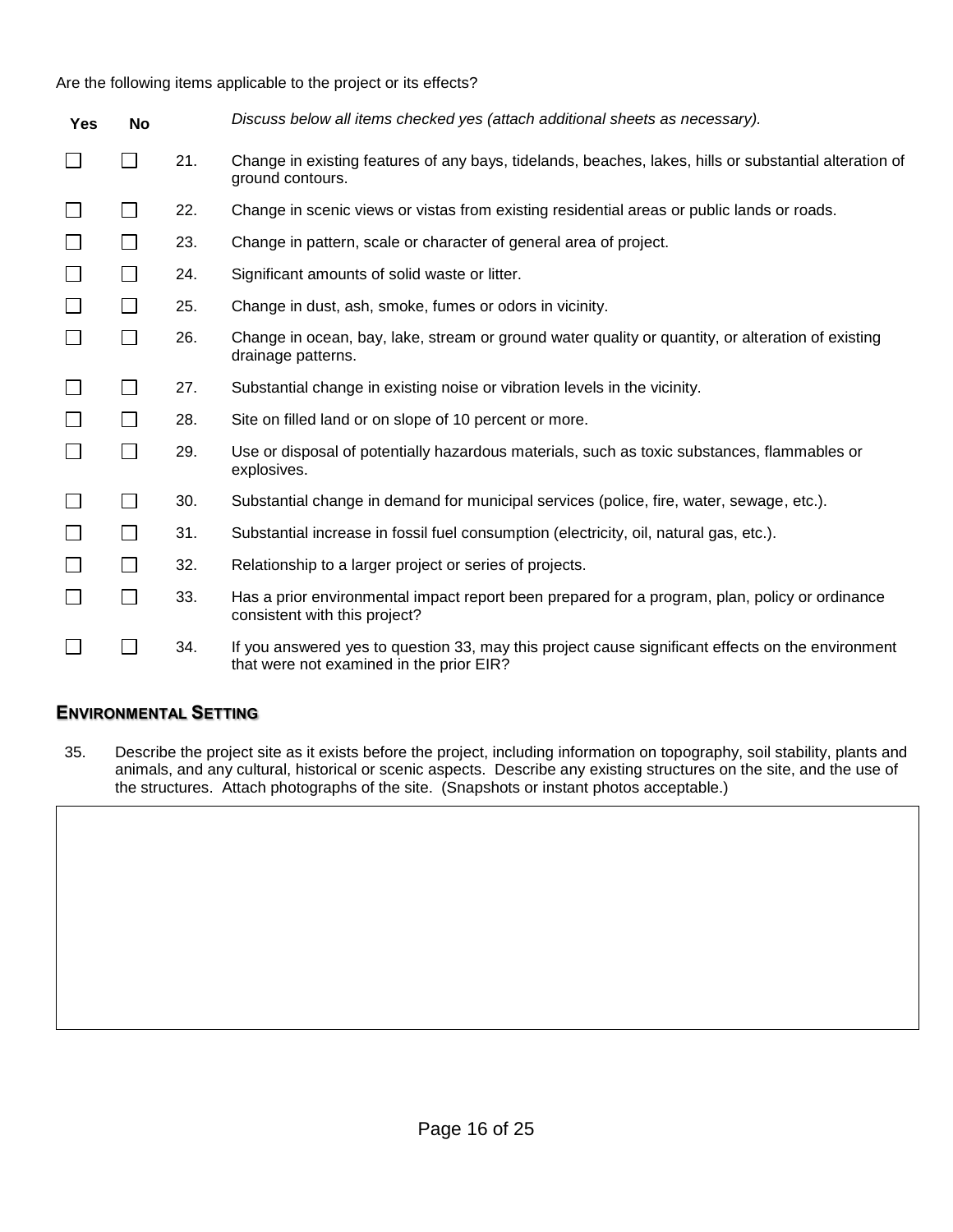36. Describe the surrounding properties, including information on plants and animals and any cultural, historical or scenic aspects. Indicate the type of land use (residential, commercial, etc.), intensity of land use (one-family, apartment houses, shops, department stores, etc.), and scale of development (height, frontage, set-back, rear yard, etc.). Attach photographs of the vicinity. (Snapshots or instant photos acceptable.)

There are three types of water quality documents that could be required as part of a construction project:

- **Water Quality Management Plans**, which prescribe methods of ensuring water quality upon completion of the construction phase of the project;
- **Stormwater Pollution Prevention Plans**, which identify methods of ensuring water quality during the construction phase of large scale projects; and
- **Erosion and Sediment Control Plans**, which identify methods of ensuring water quality during the construction phase of smaller projects.

The **Water Quality Document Checklists** form is intended to assist you in deciding whether you will need to develop one or more of these plans.

Depending on the size and scope of your project, the water quality regulations mentioned in this document could affect the layout and design of your project. As a result, the earlier in the process you consider these standards, the easier it will be for you to anticipate and plan for their impact.

While the City will make every effort to make the process as simple as possible, please be aware that failure to comply with state and federal water regulations can result in substantial fines not only for private property owners but for the City as well; as such, adherence to these standards is imperative and enforcement will be rigorous.

# **Water Quality Management Plans (WQMP)**

The purpose of a WQMP is to address potential post-construction urban runoff and stormwater pollution from all new development and significant redevelopment projects. The goal for the WQMP is to achieve practicable policies to minimize the effects of urbanization on hydrology and pollutant loads through site-specific, project based controls. The WQMP identifies appropriate measures, which are referred as Best Management Practices, or BMPs.

If it is determined that a WQMP is required, it must be determined whether your project is a "Priority" or "Non-Priority" Project. Non-Priority Projects will require routine Structural and Non-Structural Source Control BMPs, as appropriate, and will need to consider site design BMPs. In addition to these factors, Priority Projects will be required to include Treatment Control BMPs in the project design. A brief description of each BMP category is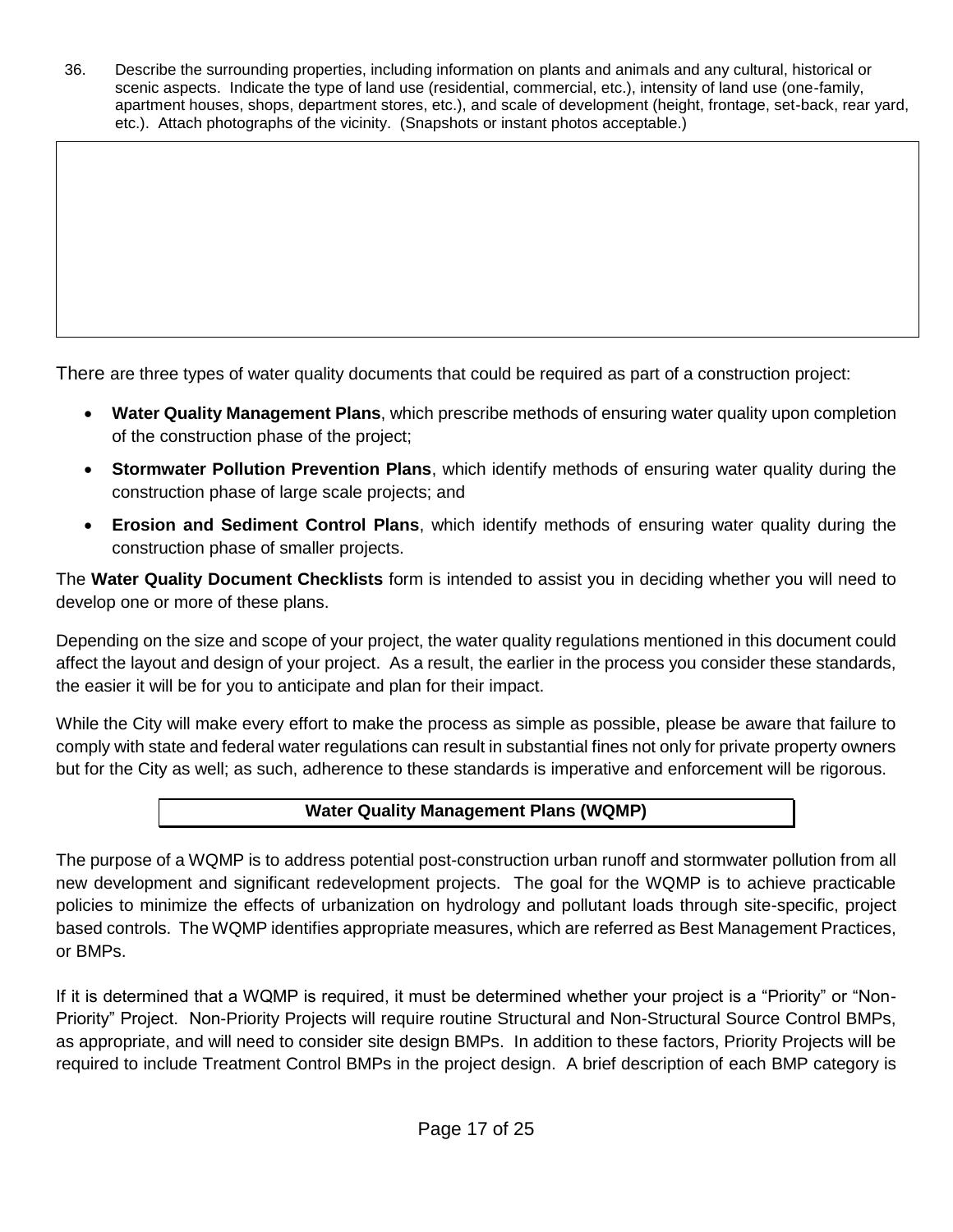given below. More comprehensive lists of standard project BMPs are available on CD-ROM by contacting the Planning Division staff.

# **Determining If a WQMP is Required**

The Planning Division staff will use the **Water Quality Document Checklists** form to determine if the proposal will require a WQMP. The questions in the form are based on guidelines developed in the Drainage Area Management Plan adopted by the City under the Orange County Permit for the National Pollutant Discharge Elimination System (NPDES) regulations.

**EXEMPT PROJECTS** that do not require a WQMP are:

Construction of a (one) single-family detached residence of 5,500 square feet or less

### **OR**

Improvements, for which a building permit is required, to a (one) single-family detached residence of 5,500 square feet or less

**PRIORITY PROJECTS** must submit a preliminary (1<sup>st</sup> Draft) WQMP along with the initial project application. An approved WQMP must be submitted along with the project improvement plans, and 3 copies of the approved plan must be received before the City will issue grading and building permits for a project. The WQMP must be approved by the City of La Palma's Water Quality Permit Coordinator/City Engineer before the city will issue final permits for a project.

Priority Projects must address:

- Site Design Best Management Practices (BMPs)
- Routine structural and non-structural Source Control BMPs
- Treatment Control BMPs, including consideration of a regional or watershed approach
- The mechanism(s) by which long-term operation, inspection and maintenance of all structural BMPs will be provided
- The mechanism(s) for education and training of applicable groups such as property owners, tenants, occupants, employees, etc.

**NON-PRIORITY PROJECTS** must submit a preliminary (1<sup>st</sup> Draft) WQMP along with the initial project application.

Non-Priority Projects must address:

- Consideration of Site Design BMPs
- Routine structural and non-structural Source Control BMPs
- The Mechanism(s) by which long-term operation, inspection and maintenance of all structural BMP's will be provided.

\*Non-priority projects do not require Treatment Control BMPs like Priority Projects.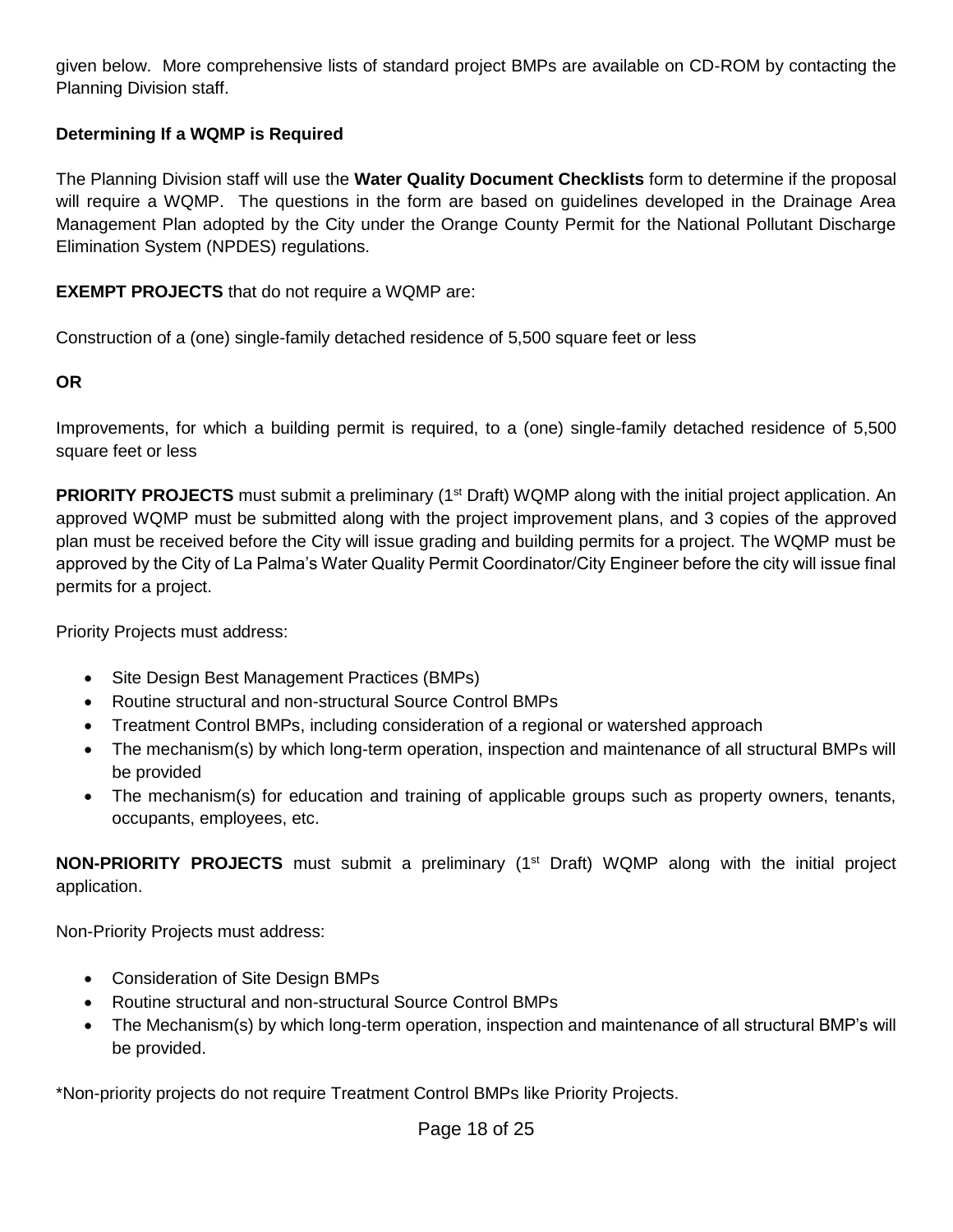Structural BMPs are those that have physical characteristics and may require maintenance or replacement. For example, trash receptacles, irrigation systems, detention basins, curb inlet stenciling, gravel/sand or grass filters, mechanical filters, posted signs, grassy swales, wetlands, etc. Non-structural BMPs include pollution prevention methods such as education, alternate non-pollutant producing design and/or process methods, and employee training.

A WQMP template and Guidelines are available at the planning counter or may be downloaded from the Community Development Department section of the City of La Palma's website www.cityoflapalma.org.

# **Submittal of the WQMP**

A preliminary (1st Draft) WQMP must be submitted as part of the initial planning application for the project. Planning application(s) for a project will not be scheduled for Public Hearings until a satisfactory preliminary WQMP has been accepted by the City's Water Quality Permit Coordinator/City Engineer and Planning Staff. This will allow City staff to consider the WQMP in light of how your site design and overall project could be affected by the Treatment Control and Site Design BMPs. The final WQMP must be approved by the City before grading or building permits will be issued and any work begins on the project.

The goal in requiring a preliminary (1<sup>st</sup> Draft) WQMP early in the planning process is to give the applicant enough time to address the project's stormwater runoff while designing the project. That allows for the implementation of innovative, technically sound, cost effective, and multi-beneficial Best Management Practices (BMPs). If the applicant/developer waits until the end of the planning process to address the project's quality and quantity of stormwater runoff, they may be faced with a very limited number of costly alternatives.

While we will strive to review all documents as quickly as possible, please allow at least 30 days for staff to review your WQMP submittal(s).

# **Preliminary WQMP Preparation**

The level of detail in the required preliminary WQMP will depend upon the level of detail known about the overall project design at the time project approval is sought. However, the BMPs identified in a preliminary WQMP must be appropriate to the project and compatible with site characteristics as known at the time the preliminary WQMP is prepared. The combination of Site Design, Source Control, and Treatment Control BMPs must adequately address all identified potential or anticipated pollutants and hydrologic conditions of concern. Detailed narrative descriptions of how BMPs will be implemented, operated, and maintained are not required for a preliminary WQMP, but will be required for the final WQMP.

In accordance with the above requirements, at a minimum, a preliminary WQMP must address the following items:

- Provide a project description.
- Identify the most proximate and all downstream receiving waters for the project.
- Identify the known impairments of the receiving waters, including established Total Maximum Daily Loads (TMDLs) and impairments included in the Clean Water Act Section 303(d) List.
- Identify the project's potential/anticipated pollutants (see Section 7.II-3.2.3 of the Model WQMP).
- Identify the project's primary pollutants of concern (see Section 7.II-3.2.3 of the Model WQMP).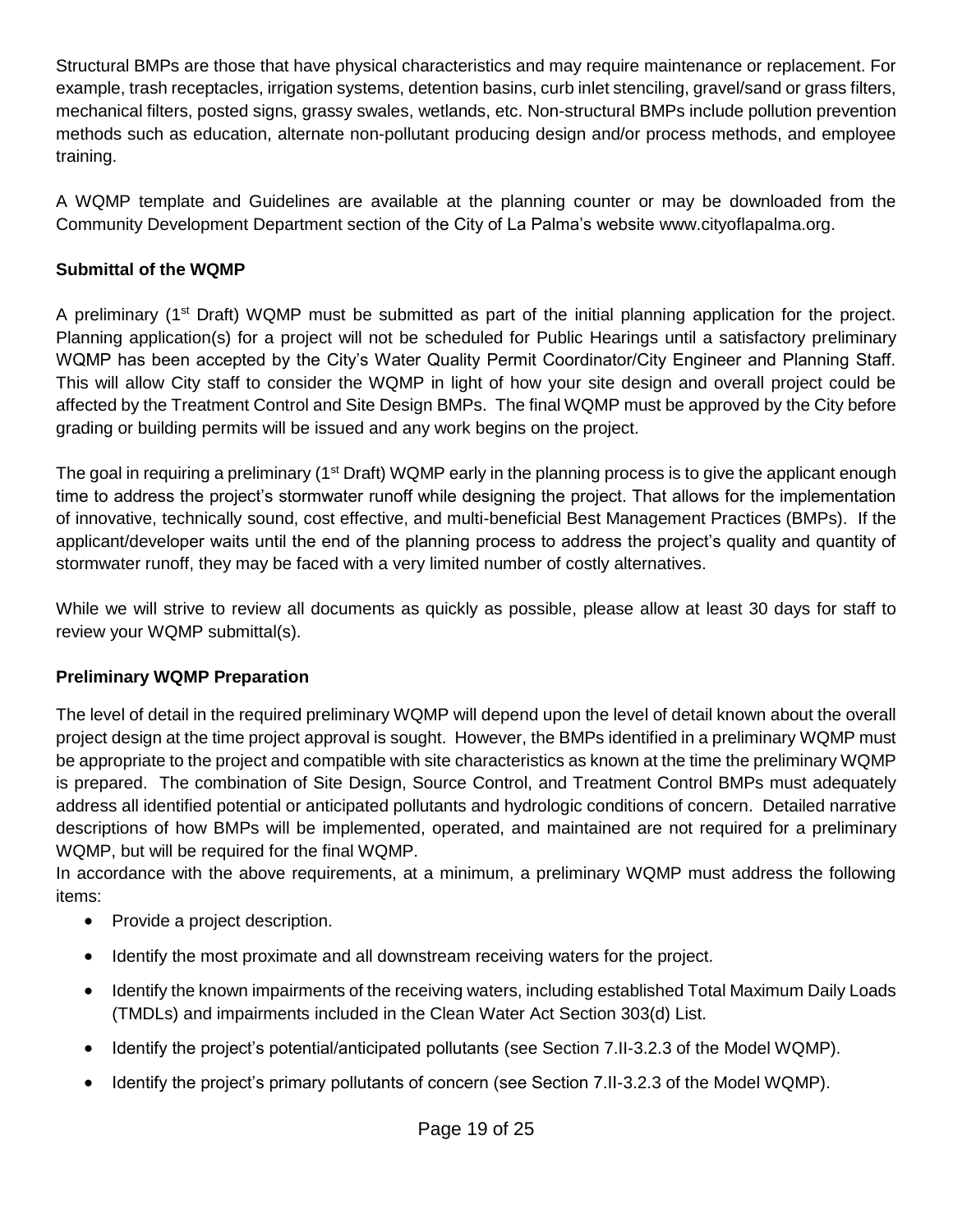- Identify hydrologic conditions of concern (see Section 7.II-3.2.4 of the Model WQMP).
- Identify and show on a site plan the Site Design BMPs that will be incorporated as a project feature (see Section 7.II-3.3.1 of the Model WQMP).
- Identify the routine non-structural Source Control BMPs applicable to the project (see Section 7.II-3.3.2) of the Model WQMP).
- Identify and show on a site plan the routine structural Source Control BMPs that will be incorporated as a project feature (see Section 7.II-3.3.2 of the Model WQMP)
- Identify and show on a site plan the Treatment Control BMPs that will be incorporated as a project feature (see Sections 7.II-3.3.3 and 7.II-3.3.4 of the Model WQMP)

# **Stormwater Pollution Prevention Plans (SWPPP)**

A SWPPP is required for every project requiring a grading permit that is larger than one acre or for a project that is part of a larger common plan of development that in total disturbs more than one acre. Construction activity subject to this requirement includes clearing, grading, and disturbances to the ground such as stockpiling or excavation, but does not include regular maintenance activities performed to restore the original line, grade, or capacity of the facility. The purpose of the SWPPP is to identify BMPs that will be implemented during the construction phase of development.

The City of La Palma does not review or approve the SWPPP. Rather, the SWPPP must be held onsite and an application for a Construction General Permit must be transmitted to the State Water Resources Control Board. All questions or comments related to the SWPPP process should be directed to: [stormwater@swrcb.ca.gov](mailto:stormwater@swrcb.ca.gov) or (916) 341-5537.

**It is not necessary to submit the SWPPP with your planning application.** Developers that are required to prepare a SWPPP and obtain coverage of a Construction General Permit will need to show proof of coverage prior to pulling grading or building permits.

The application for a Construction General Permit begins by submitting a Notice of Intent package (along with required fees) to the State Water Resources Control Board. Within 10 days, a letter and Water Discharger Identification (WDID) number will be issued for the project. The City will need a copy of the WDID letter prior to issuing building or grading permits. A copy of the Construction General Permit application and additional information is available for download at:

[http://www.swrcb.ca.gov/stormwtr/gen\\_const.html#const\\_permit](http://www.swrcb.ca.gov/stormwtr/gen_const.html#const_permit)

### **Erosion and Sediment Control Plans**

Erosion and Sediment Control Plans are required for every project that requires a grading permit; however, if you are required to prepare a SWPPP you may submit it as the Erosion and Sediment Control Plan for the project. Construction activity subject to this requirement includes clearing, grading, and disturbances to the ground such as stockpiling or excavation, but does not include regular maintenance activities performed to restore the original line, grade, or capacity of the facility. The purpose of an Erosion and Sediment Control Plan is to identify BMPs that will be implemented during the construction phase of smaller development projects.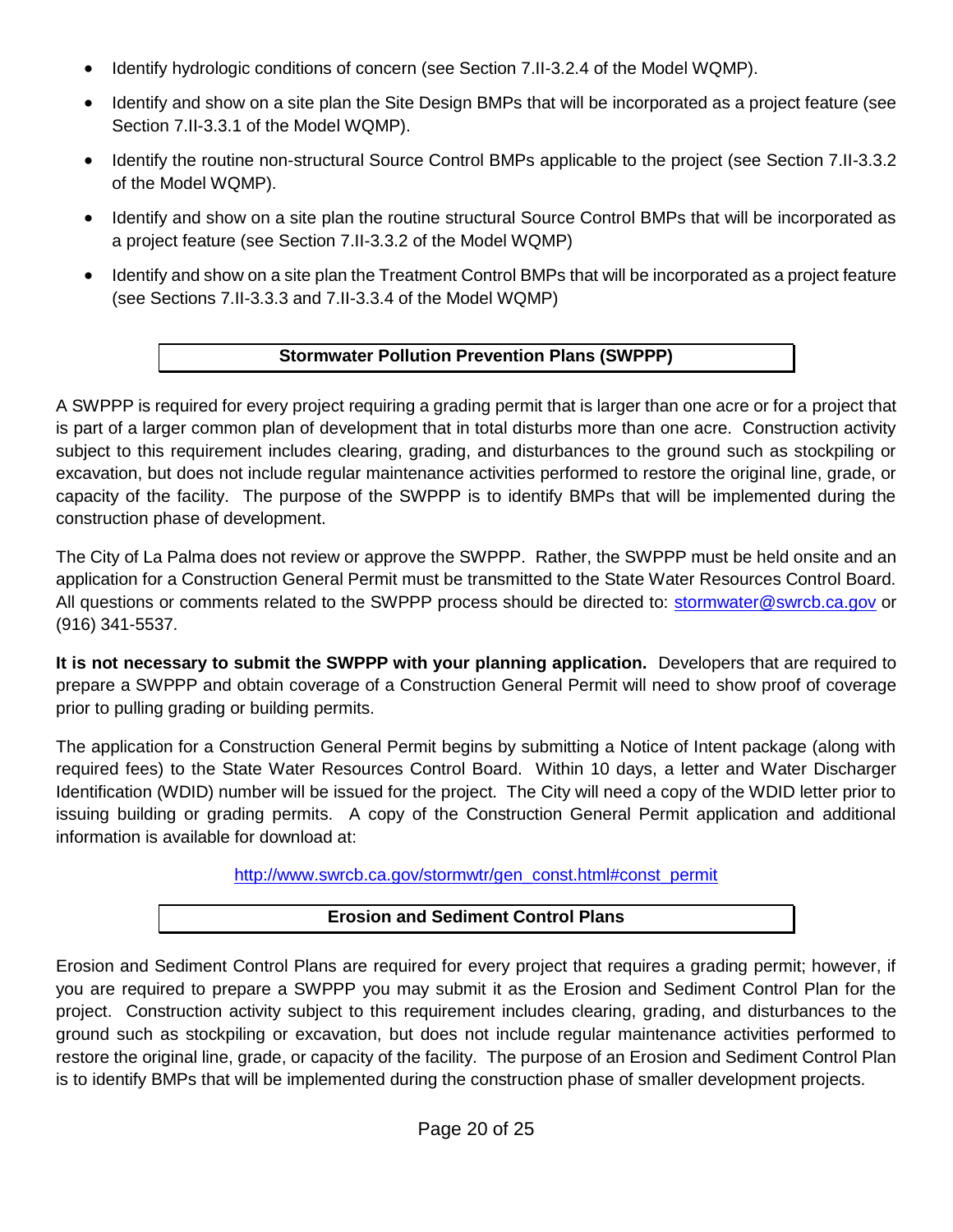### **It is not necessary to submit the Erosion and Sediment Control Plan with your planning application.**

Developers that are required to prepare an Erosion and Sediment Control Plan will need to obtain approval of the Plan prior to pulling grading or building permits.

At a minimum, the Erosion and Sediment Control Plan must include the following:

- Address of the site
- North arrow
- Major roadways, geographic features, & landmarks
- General topography
- Existing & proposed buildings, lots, & roadways
- Areas of vegetation onsite
- Anticipated discharge locations, drainage patterns, & relevant drainage or ponding areas
- Slopes after major grading
- Areas of soil disturbance that will be exposed and/or stabilized during the rainy season
- Location of areas designated for:
	- o Soil or waste storage
	- o Vehicle storage & service
	- o Construction material loading, unloading, & access
	- o Equipment storage, cleaning, & maintenance
- BMPs for:
	- o Waste handling & disposal areas
	- o Onsite storage & disposal of construction materials
	- o Controlling wind erosion
	- o Preventing increased sediment load in discharge
	- o Diverting offsite drainage from going through the site
	- o Protecting stormwater inlets or receiving water
	- o Minimizing contact of contaminants with stormwater
	- $\circ$  Minimizing exposure of stormwater to construction materials, equipment, vehicles, & waste
- BMP sequencing schedule including supplemental pre-rain action plan
- Runoff & run-on coefficient (before & after construction)
- Percent of the site that is impervious (before & after construction)
- Construction activity schedule
- Contact information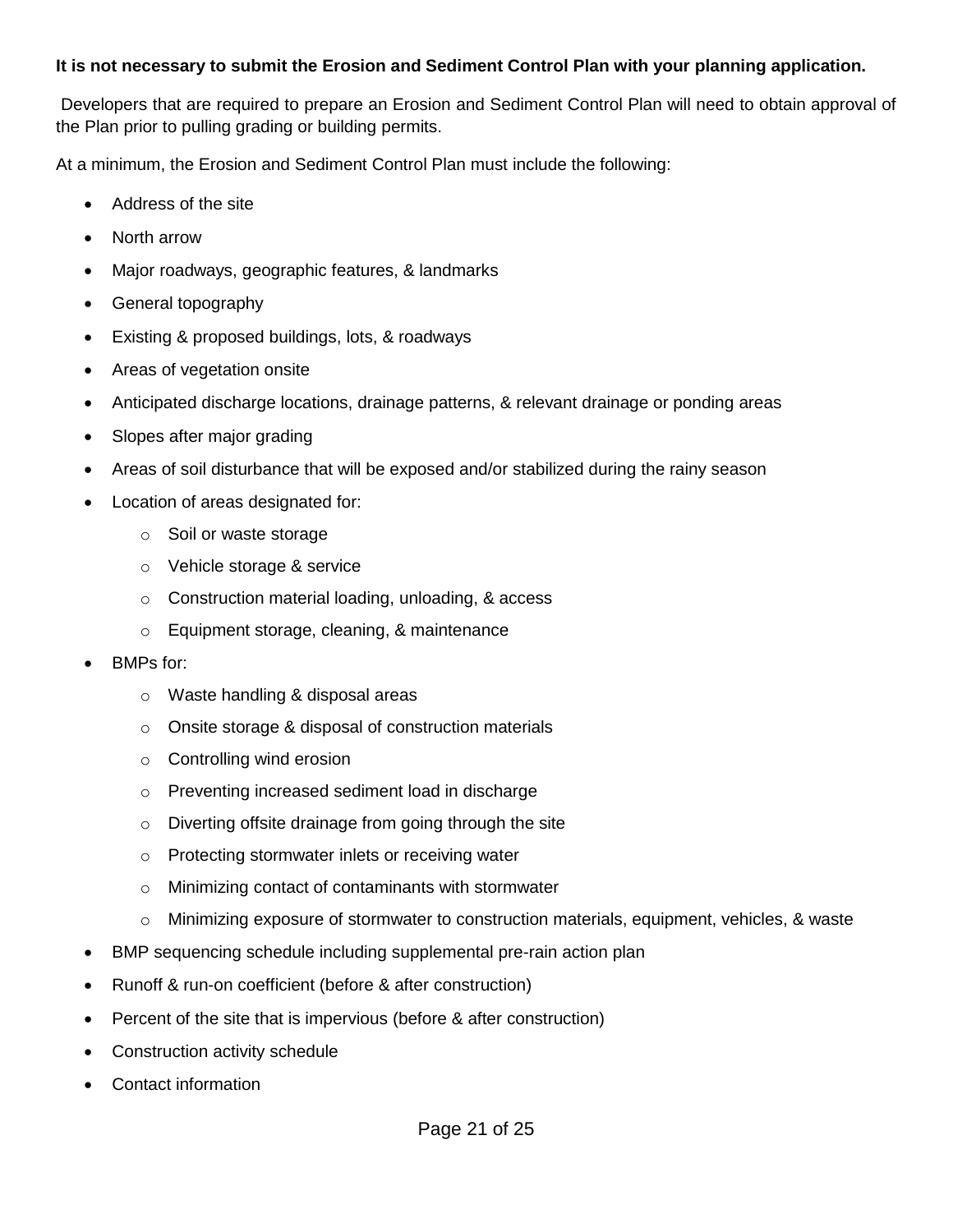Most of the information required above can be incorporated into one or more blueprints. The professional plans should be a minimum of 18" by 24", drawn to scale, folded to 8.5" by 11" in size.

If using routine BMPs, you may indicate the BMP title and number on the blueprints and attach a photocopy of the BMP sheet to the drawings. Three copies of the draft Erosion and Sediment Control Plan should be submitted no later than the submittal of your construction drawings for plan check. This will ensure that the project is not delayed due to water quality reviews.

# **Water Quality Document Checklist**

| Project File No.:           |  |
|-----------------------------|--|
| Project Name:               |  |
| <b>Project Location:</b>    |  |
| <b>Project Description:</b> |  |
| <b>Project Applicant:</b>   |  |

# **Part I – Water Quality Management Plan**

If you answer "Yes" to any of the following questions, or if the subject site(s) has been identified by the City with a High Priority Status, then a Water Quality Management Plan (WQMP) must be submitted for review with your planning application. The WQMP will need to be incorporated into your project early on in the design process and at a minimum include a landscape plan, grading plan, Routine Structural and Non-Structural Source Control Best Management Practices (BMPs) as well as consideration of Site Design BMPs. **A WQMP addresses water quality after construction is completed. It is separate from an erosion control plan, which addresses water quality during the construction phase**. The WQMP must be approved by the City of La Palma Water Quality Permit Coordinator prior to the issuance of any permits (demolition, grading, building permits, etc.).

# **Determining If A WQMP Is A Priority Project**

If your project is on a site already identified by the City as a Priority Project Site, or if you answer "Yes" to any of the questions below, your project will be considered a Priority Project and Treatment Control BMPs will also be required to be included in your WQMP. A WQMP is required for all Priority Sites. The Applicant shall initial next to each "Yes" or "No" answer.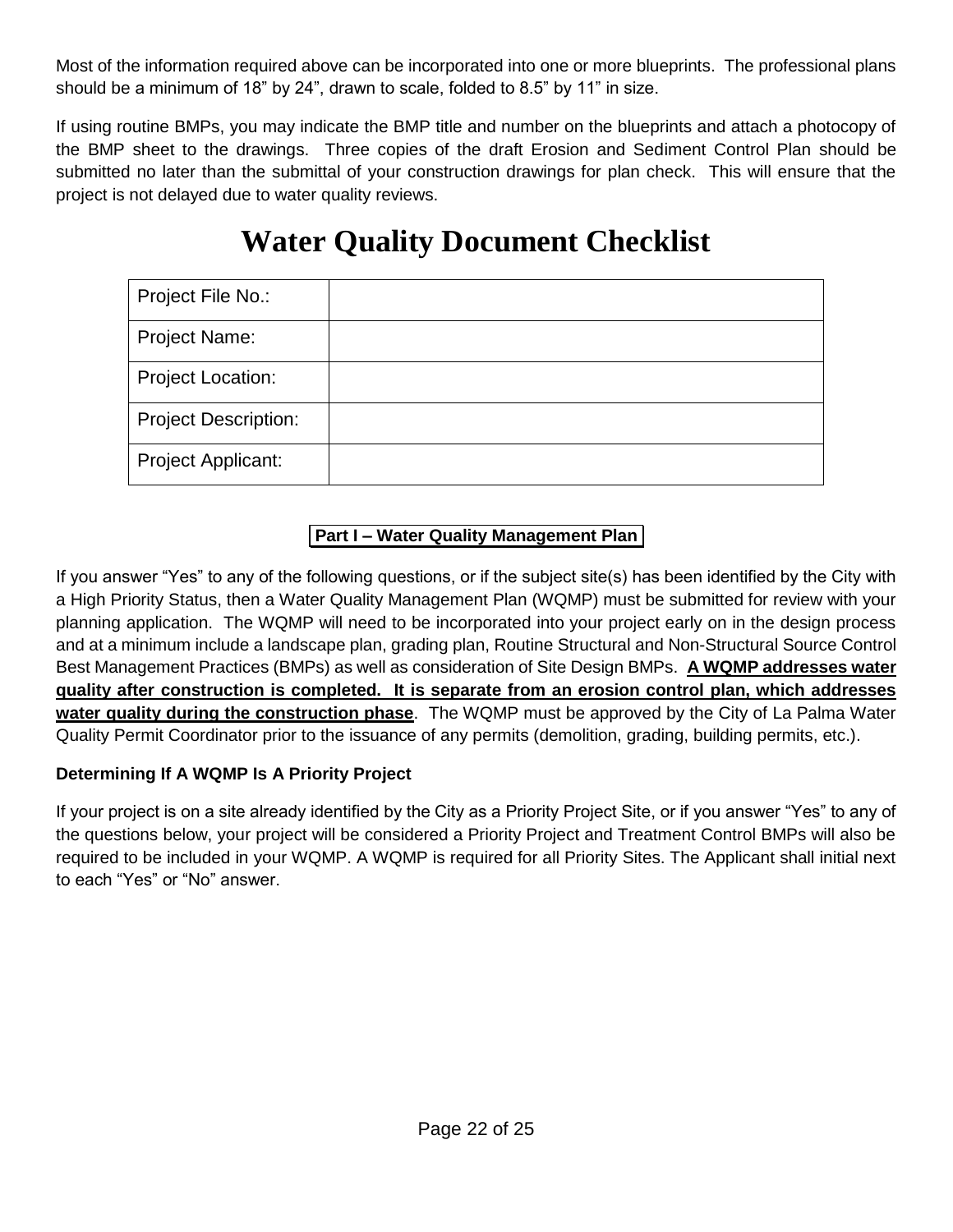| Does the Proposed Project Include:                                                                                                                                                                                                                                                                                                                                                                                                                                                                                                                                                                                                                                                                                                                                                                                                                                                                                                                                                                                                                                                                                          | <b>Yes</b> | <b>No</b> | <b>INITIALS</b> |
|-----------------------------------------------------------------------------------------------------------------------------------------------------------------------------------------------------------------------------------------------------------------------------------------------------------------------------------------------------------------------------------------------------------------------------------------------------------------------------------------------------------------------------------------------------------------------------------------------------------------------------------------------------------------------------------------------------------------------------------------------------------------------------------------------------------------------------------------------------------------------------------------------------------------------------------------------------------------------------------------------------------------------------------------------------------------------------------------------------------------------------|------------|-----------|-----------------|
| 1. A<br>redevelopment project,<br>significant<br>where<br>significant<br>redevelopment is defined as projects that include the addition or<br>replacement of 5,000 square feet or more of impervious surface on<br>a developed site? Redevelopment does not include routine<br>maintenance activities that are conducted to maintain original line<br>and grade, hydraulic capacity, original purpose of the facility, or<br>emergency redevelopment activity required to protect public health<br>and safety. Where redevelopment results in the addition or<br>replacement of less than fifty percent of the impervious surfaces of<br>a previously existing developed site, and the existing development<br>was not subject to WQMP requirements, the numeric sizing criteria<br>discussed below applies only to the addition or replacement, and<br>not to the entire developed site. Where redevelopment results in the<br>addition or replacement of more than fifty percent of the impervious<br>surfaces of a previously existing developed site, the numeric sizing<br>criteria applies to the entire development. |            |           |                 |
| New development projects that create 10,000 square feet or more<br>2.<br>of impervious surface (collectively over the entire project site)<br>including commercial, industrial, residential housing subdivisions<br>(i.e., detached single family home subdivisions, multi-family<br>attached subdivisions (town homes), condominiums, apartments,<br>etc.), mixed-use, and public projects? This category includes<br>development projects on public or private land, which fall under the<br>planning and building authority of the City of La Palma.                                                                                                                                                                                                                                                                                                                                                                                                                                                                                                                                                                     |            |           |                 |
| 3. An automotive repair shops (with SIC codes 5013, 5014, 5541, 7532-<br>7534, 7536-7539)?                                                                                                                                                                                                                                                                                                                                                                                                                                                                                                                                                                                                                                                                                                                                                                                                                                                                                                                                                                                                                                  |            |           |                 |
| A restaurant where the land area of development is 5,000 square<br>4.<br>feet or more?                                                                                                                                                                                                                                                                                                                                                                                                                                                                                                                                                                                                                                                                                                                                                                                                                                                                                                                                                                                                                                      |            |           |                 |
| 5. A hillside development of 5,000 square feet or more, which is located<br>on areas with known erosive soil conditions or where the natural<br>slope is twenty-five percent or more?                                                                                                                                                                                                                                                                                                                                                                                                                                                                                                                                                                                                                                                                                                                                                                                                                                                                                                                                       |            |           |                 |
| 6. A development of 2,500 square feet of impervious surface or more,<br>adjacent to (within 200 feet) or discharging directly into<br>environmentally sensitive areas, such as areas designated in the<br>Ocean Plan as Areas of Special Biological Significance or water<br>bodies listed on the CWA Section 303(d) list of impaired waters?                                                                                                                                                                                                                                                                                                                                                                                                                                                                                                                                                                                                                                                                                                                                                                               |            |           |                 |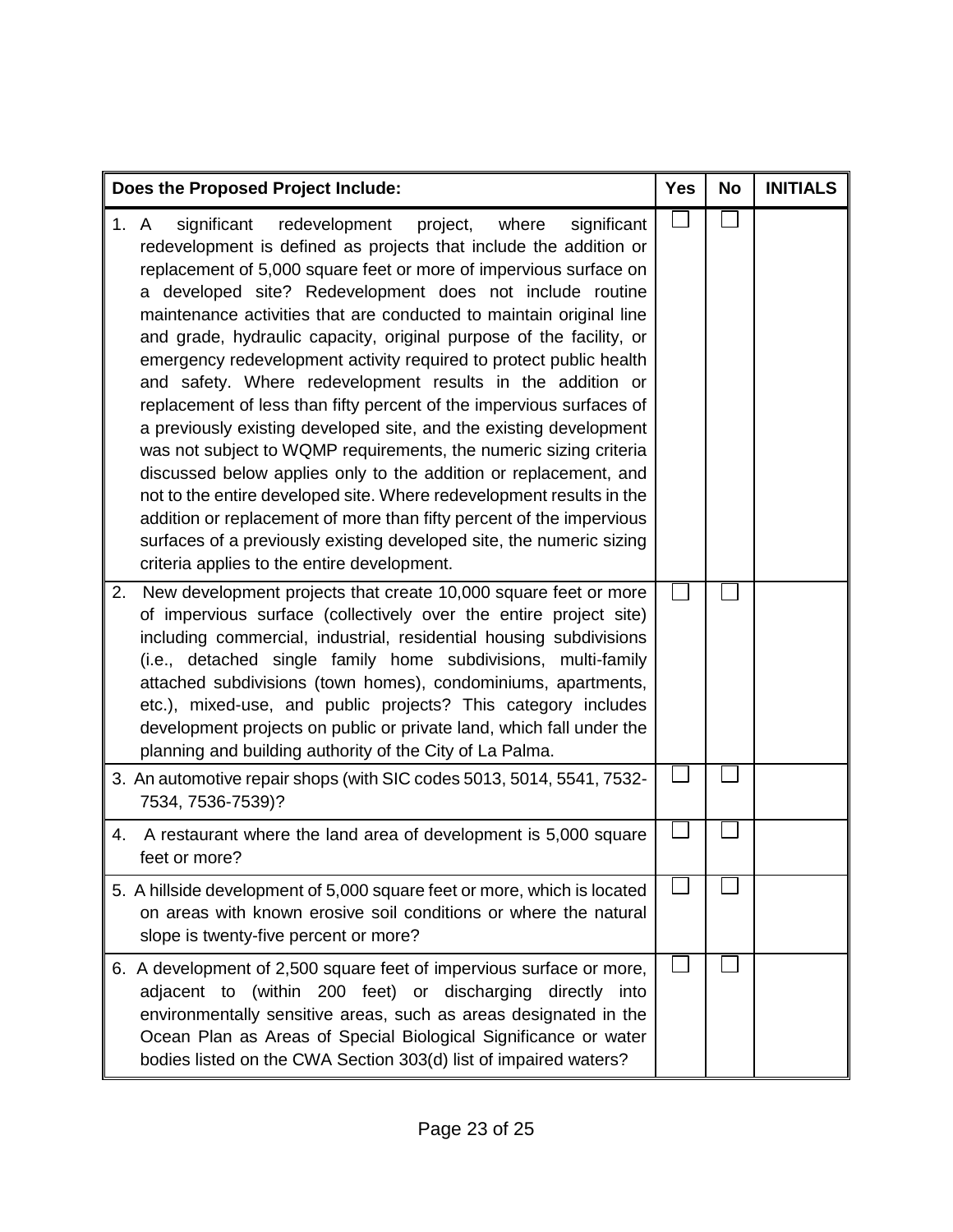| 7. | A parking lot of 5,000 square feet or more of impervious surface<br>exposed to storm water? Parking lot is defined as a land area or<br>facility for the temporary storage of motor vehicles.                                                                                                                                                                                                                                                                                                         |  |  |  |
|----|-------------------------------------------------------------------------------------------------------------------------------------------------------------------------------------------------------------------------------------------------------------------------------------------------------------------------------------------------------------------------------------------------------------------------------------------------------------------------------------------------------|--|--|--|
|    | 8. A street, road, highway and freeway of 5,000 square feet or more of<br>paved surface shall incorporate USEPA guidance, "Managing Wet<br>Weather with Green Infrastructure: Green Streets" in a manner<br>consistent with the maximum extent practicable standard. This<br>category includes any paved surface used for the transportation of<br>automobiles, trucks, motorcycles and other vehicles and excludes<br>any routine road maintenance activities where the footprint is not<br>changed. |  |  |  |
|    | 9. A retail gasoline outlet of 5,000 or more square feet with a projected<br>average daily traffic of 100 or more vehicles per day?                                                                                                                                                                                                                                                                                                                                                                   |  |  |  |
|    | An emergency and public safety project in any of the above-listed categories may be<br>Notes:<br>excluded if the delay caused due the requirement for a WQMP compromises public<br>safety, public health and/or environmental protection.                                                                                                                                                                                                                                                             |  |  |  |

# **Part II – Stormwater Pollution Prevention Plan**

If you answer "Yes" to any of the following questions, a Stormwater Pollution Prevention Plan (SWPPP) will be required for your project. While it is not necessary for you to submit the SWPPP as part of your planning application, the City will require that you show proof of having obtained a Construction General Permit (WDID Number) from the State Water Resources Control Board prior to obtaining grading permits.

# **Determining If A SWPPP Is Required For The Project**

| Is the Proposed Project:                                                                                                                               | <b>Yes</b> | <b>No</b> | <b>INITIALS</b> |
|--------------------------------------------------------------------------------------------------------------------------------------------------------|------------|-----------|-----------------|
| 1. On a site that is larger than one acre and requires a grading permit?                                                                               |            |           |                 |
| 2. Part of a larger project whose total area is more than one acre and<br>requires a grading permit?                                                   |            |           |                 |
| 3. Subject to the Construction General Permit requirements of the State<br>Water Resource Control Board for any other reason that you are<br>aware of? |            |           |                 |

For questions regarding the SWPPP, please contact the State Water Resources Control Board at [stormwater@swrcb.ca.gov](mailto:stormwater@SWRCB.ca.gov) or (916) 341-5537.

# **Part III – Erosion & Sediment Control Plan**

If your project includes a grading component, you must submit an Erosion and Sediment Control Plan and/or a copy of your SWPPP in order to demonstrate that you have a plan for controlling sediments and containing runoff on your site during construction. While it is not necessary for you to submit the Erosion and Sediment Control Plan with your planning application, the Erosion and Sediment Control Plan must be approved prior to obtaining